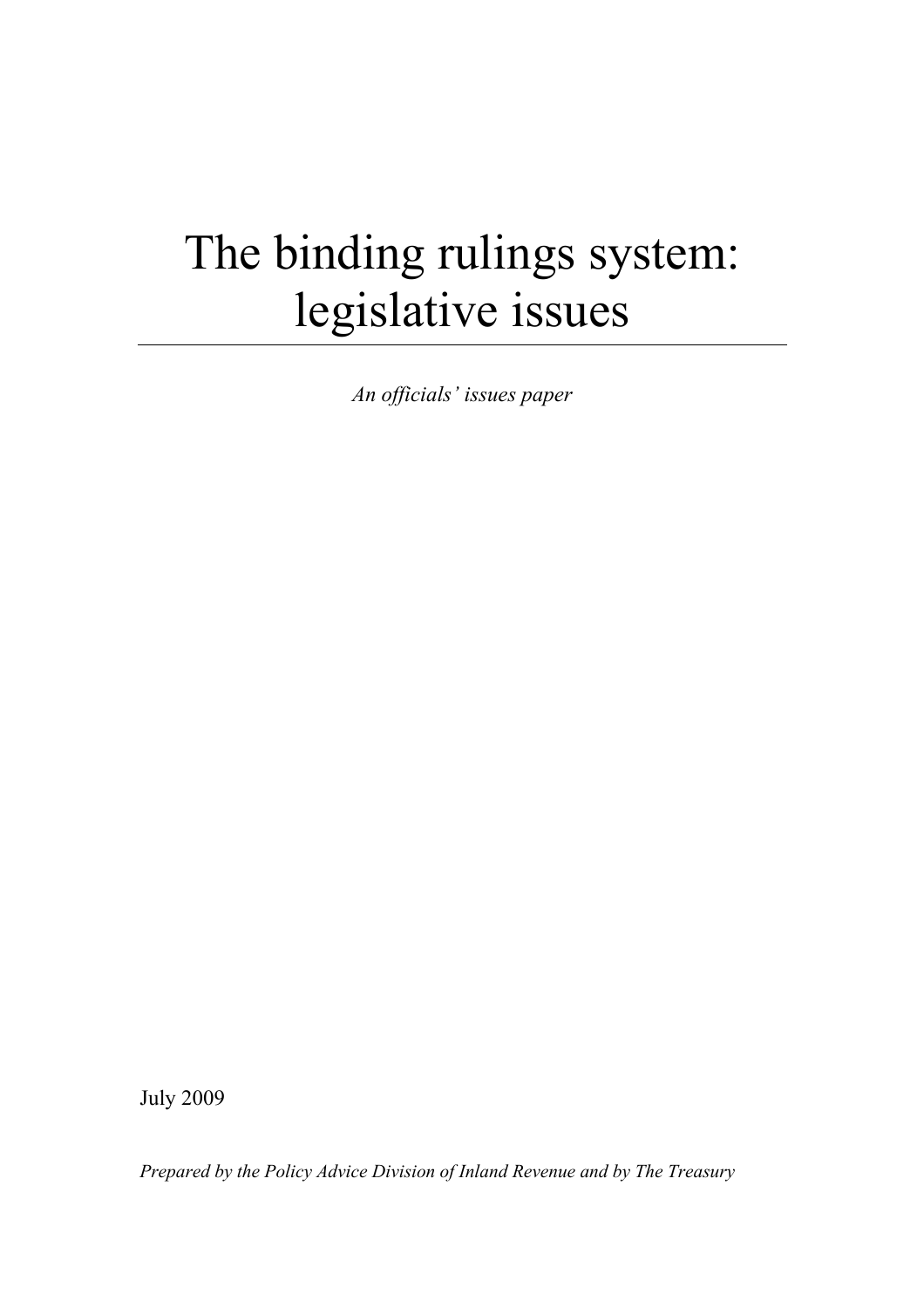First published in July 2009 by the Policy Advice Division of Inland Revenue, PO Box 2198, Wellington 6140.

The binding rulings system: legislative issues – an officials' issues paper. ISBN 978-0-478-27173-7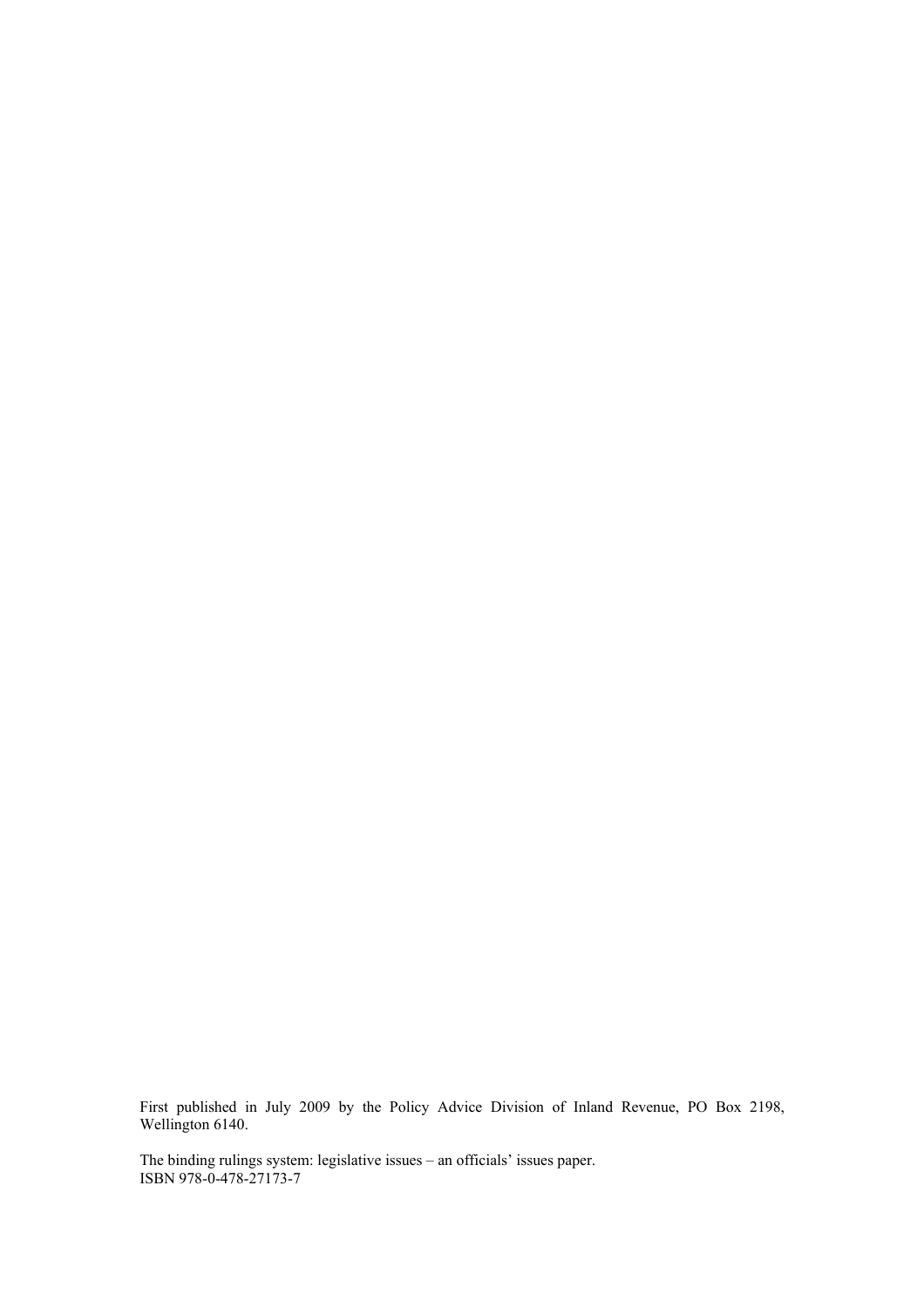# **CONTENTS**

| <b>Chapter 1</b> | <b>OVERVIEW</b>                                                         | $\mathbf{1}$   |
|------------------|-------------------------------------------------------------------------|----------------|
|                  | Purpose and background                                                  | $\mathbf{1}$   |
|                  | Summary of suggested options                                            | $\overline{c}$ |
|                  | How to make a submission                                                | $\overline{4}$ |
| <b>Chapter 2</b> | THE BINDING RULINGS SYSTEM                                              | 5              |
|                  | Outline of the current rules                                            | 6              |
|                  | Disclosure requirements                                                 | $\overline{7}$ |
|                  | Consultation                                                            | $\overline{7}$ |
| <b>Chapter 3</b> | <b>SCOPE OF BINDING RULINGS</b>                                         | 8              |
|                  | Current scope                                                           | 8              |
|                  | Question of fact                                                        | 9              |
|                  | Generally accepted accounting practice/commercially acceptable practice | -10            |
|                  | Summary of suggested options                                            | 13             |
| <b>Chapter 4</b> | <b>CHARGING FOR BINDING RULINGS</b>                                     | 14             |
|                  | Fee waiver                                                              | 14             |
|                  | Closing ruling applications and consultation                            | 15             |
|                  | GST and binding ruling fees                                             | 16             |
|                  | Summary of suggested options                                            | 17             |
| <b>Chapter 5</b> | <b>MASS-MARKETED AND PUBLICLY PROMOTED</b>                              |                |
|                  | <b>SCHEME RULINGS</b>                                                   | 18             |
|                  | The problem                                                             | 18             |
|                  | Possible solution                                                       | 19             |
|                  | Clarification of the "seriously contemplated" requirement               | 19             |
|                  | Summary of suggested options                                            | 20             |
| <b>Chapter 6</b> | <b>OTHER MATTERS</b>                                                    | 21             |
|                  | Ability to rule when the matter is subject to a case before the courts  | 21             |
|                  | Declining to rule when the arrangement is the subject of a dispute      | 23             |
|                  | A ruling which fails in part                                            | 23             |
|                  | Publication of notification of binding rulings in the Gazette           | 24             |
|                  | Self-assessment                                                         | 24             |
|                  | Summary of suggested options                                            | 25             |
| <b>Chapter 7</b> | PROVIDING RULINGS AND OTHER FORMS OF ADVICE                             | 27             |
|                  | Unacceptable tax position penalties and use-of-money interest           | 27             |
|                  | Summary of suggested option                                             | 28             |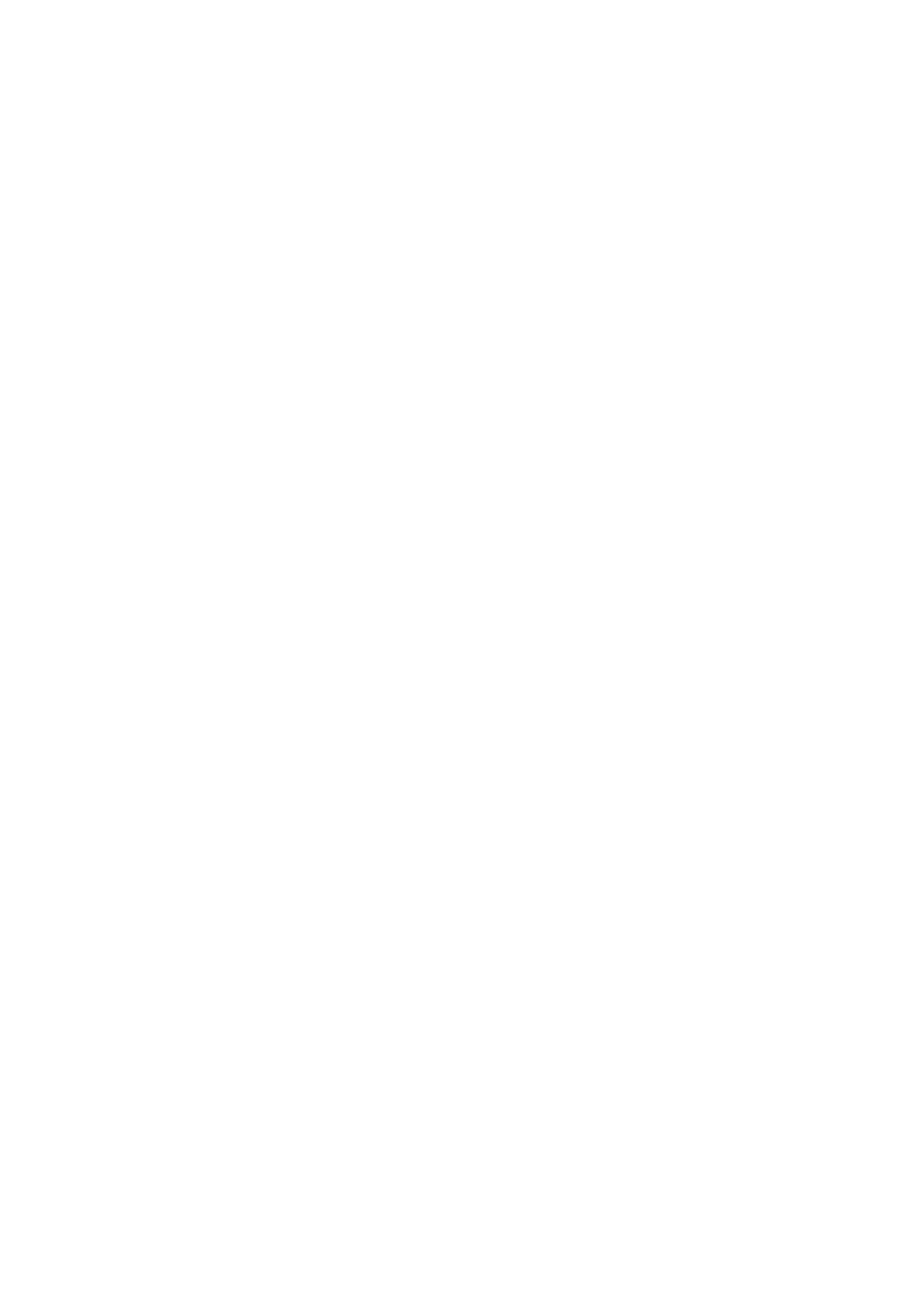# **OVERVIEW**

- <span id="page-4-0"></span>1.1 Modern tax systems rely on taxpayers assessing their own tax obligations so that tax is collected fairly, efficiently and in a way that minimises the overall cost to the economy. Since the early 1990s, New Zealand has progressively introduced a self-assessment system by using modern administrative practices and by legislating various administrative functions to help taxpayers undertake self-assessment. One such measure is our binding rulings system.
- 1.2 The binding rulings system was introduced in 1992 following the recommendation of the 1989–90 Tax Simplification Consultative Committee. The recommendation reflected the need for businesses to ensure that the tax consequences of a transaction are clear and, if Inland Revenue has given advice, that the advice will not change. This is particularly important when a business enters a complex tax arrangement.
- 1.3 The need for certainty is ongoing and is particularly relevant in the current economic climate.
- 1.4 This issues paper focuses on legislative concerns with the current binding rulings system that are of a clarifying or remedial nature. A number of possible solutions are suggested, aimed at ensuring that the legislation as far as possible supports, or at least does not impede, the timely delivery of binding rulings.

# **Purpose and background**

- 1.5 In broad terms, a binding ruling will set out how Inland Revenue will apply tax laws to a particular arrangement. Taxpayers are not required to follow the ruling. However, if the taxpayer chooses to follow the ruling, Inland Revenue must apply the tax laws as set out in the ruling.
- 1.6 There are two principal benefits for taxpayers in obtaining a binding ruling:
	- greater certainty about the tax implications of their business decisions; and
	- assistance in knowing how to comply with the tax law.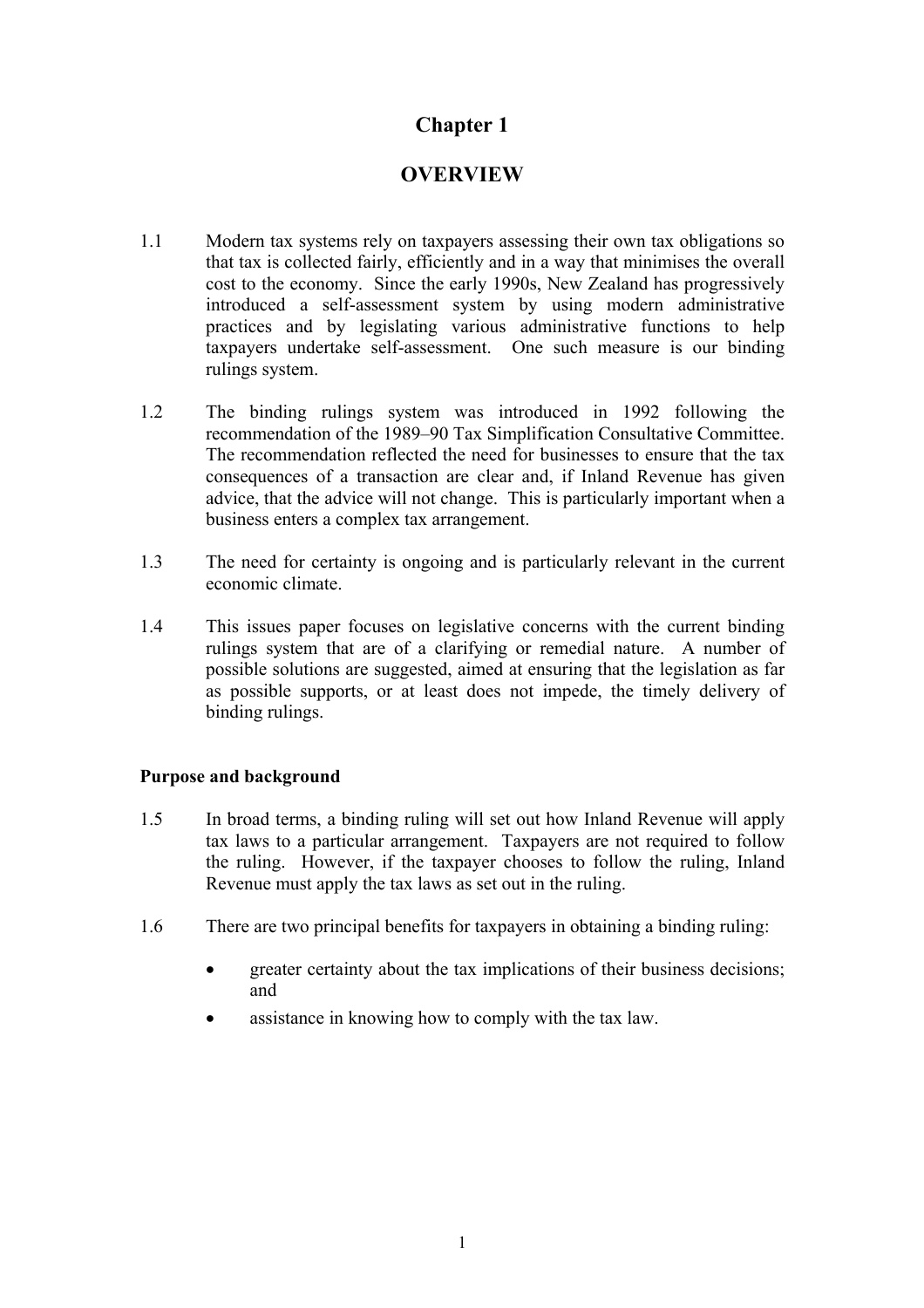- 1.7 The current binding rulings system has been reviewed by government from time to time and this has resulted in some minor legislative changes over the years. There is no indication that the system requires a fuller review or overhaul at present. However, several commentators have raised questions relating to the time it takes Inland Revenue to issue a binding ruling. These questions have been about administrative rather than legislative matters, and are currently under discussion between Inland Revenue and representatives of the legal, accounting and business sectors. This paper focuses on certain legislative matters involved in Inland Revenue issuing binding rulings.
- 1.8 This issues paper has been prepared by officials from the Policy Advice Division of Inland Revenue and from the Treasury, as part of a consultation process. It seeks readers' views on how the law might be changed to achieve this result, and on the workability of the solutions explored here. Submissions will be taken into account when we make formal recommendations to the Government on the final form of the changes, with any amendments included in the next available tax bill.

# **Summary of suggested options**

# *Scope of binding rulings (Chapter 3)*

Replace the current general prohibition on ruling on questions of fact (contained in section 91E(4)(a) of the Tax Administration Act 1994) with a more limited list of factual matters on which the Commissioner cannot rule. They would include:

- A person's intention or purpose for example, in relation to the acquisition of land. (This would not include the purpose of an arrangement under antiavoidance legislation.)
- A determination of the value of anything other than under the transfer pricing provisions, which are specifically excluded from the ambit of section 91E(4)(a).
- What "commercially acceptable practice" is for the purpose of any provision of subpart EW (the financial arrangements rules) that refers to commercially acceptable practice. This exception would clarify the application of section  $91E(4)(i)$  which could consequentially be removed.

An alternative option is to give the Commissioner a discretion not to rule in relation to questions of fact (accompanied by a limitation to the scope of commercially acceptable practice).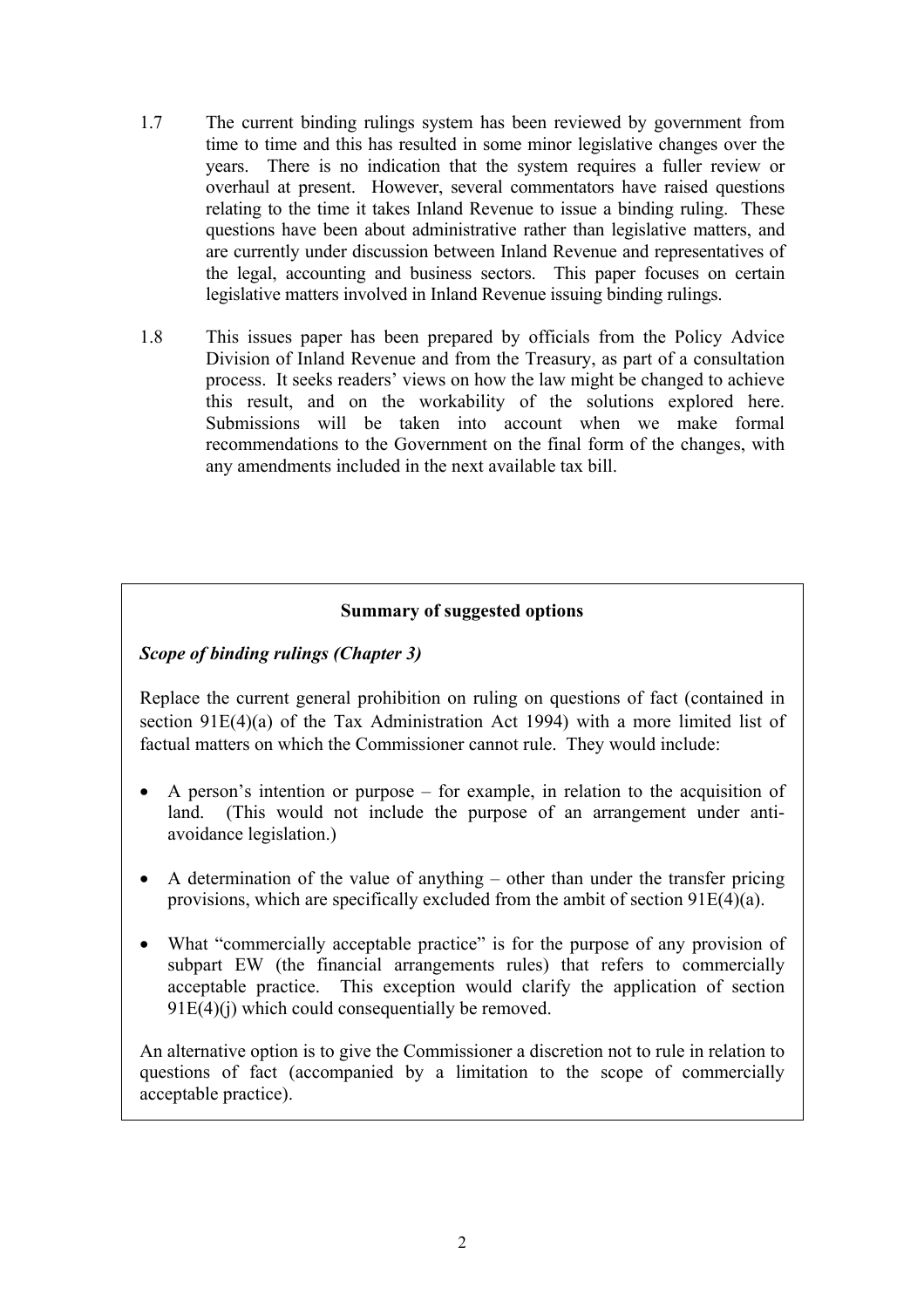# *Charging for binding rulings (Chapter 4)*

Introduce a more flexible fee-waiver provision based on what is fair and reasonable in the circumstances.

Allow only one consultation period or one conference for the provision of, or a request for, additional information.

Reduce the fees for binding rulings supplied to non-residents outside New Zealand by 1/9th if the supply is zero-rated.

# *Mass-marketed and publicly promoted scheme rulings (Chapter 5)*

Allow promoters of arrangements, or those with a similar interest to that of a promoter, to apply for a product ruling for prospective arrangements.

Require promoters to declare the correctness of the information they provide and/or be automatically subject to the promoter penalty in certain cases.

# *Other matters (Chapter 6)*

Clarify the Commissioner's discretion not to rule on matters before the courts by:

- limiting its application to cases involving identical or substantially similar arrangements, facts or issues; or
- basing the exercise of the discretion on factors such as the need for consistency in relation to specific common issues, integrity of the tax system and compliance and administrative cost reduction.

Provide an exception to the prohibition on ruling if the arrangement involves two or more tax types and is the subject of a notice of proposed adjustment.

Clarify that if a ruling is made on two or more tax types, and the ruling fails for one tax type, it will still be binding on the Commissioner for the other type or types.

Remove the requirement to notify the making and withdrawal of public and product rulings in the *Gazette* and require that Inland Revenue publish notification in a suitable format.

# *Providing rulings and other forms of advice (Chapter 7)*

Clarify that if the taxpayer has relied on official advice from Inland Revenue, the "unacceptable tax position" penalty and use-of-money interest cannot apply.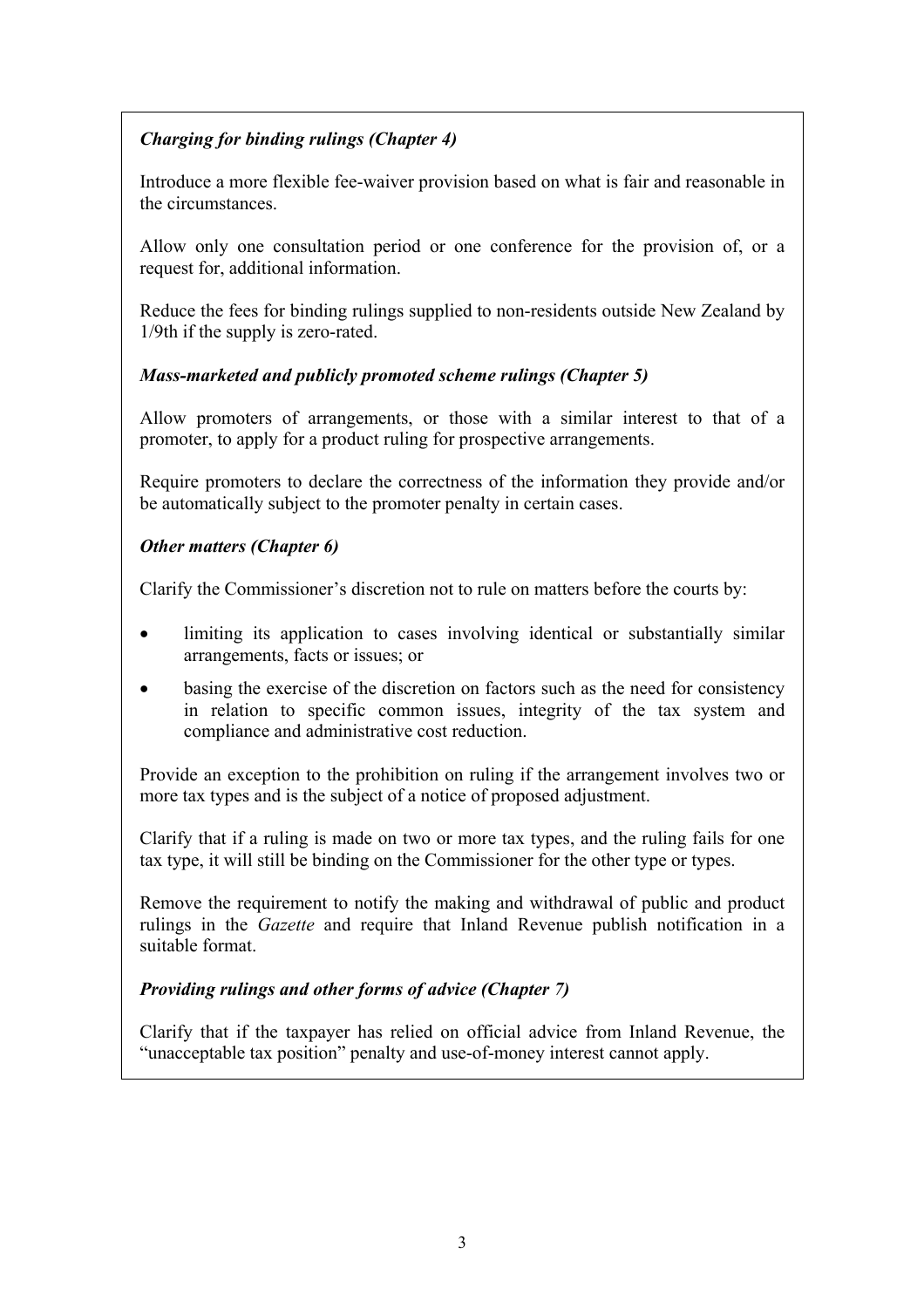#### **How to make a submission**

1.9 Officials invite submissions on the matters raised in this issues paper. Submissions should be made by 28 August 2009 and be addressed to:

Binding rulings review C/- Deputy Commissioner, Policy Policy Advice Division Inland Revenue Department PO Box 2198 Wellington 6140

Or email policy.webmaster@ird.govt.nz with "Binding rulings review" in the subject line.

- 1.10 Submissions should include a brief summary of major points and recommendations. They should also indicate whether it would be acceptable for Inland Revenue and Treasury officials to contact those making the submission to discuss the points raised, if required.
- 1.11 Submissions may be the subject of a request under the Official Information Act 1982, which may result in their publication. The withholding of particular submissions on the grounds of privacy, or for any other reason, will be determined in accordance with that Act. Those making a submission who consider there is any part of it that should properly be withheld under the Act should clearly indicate this.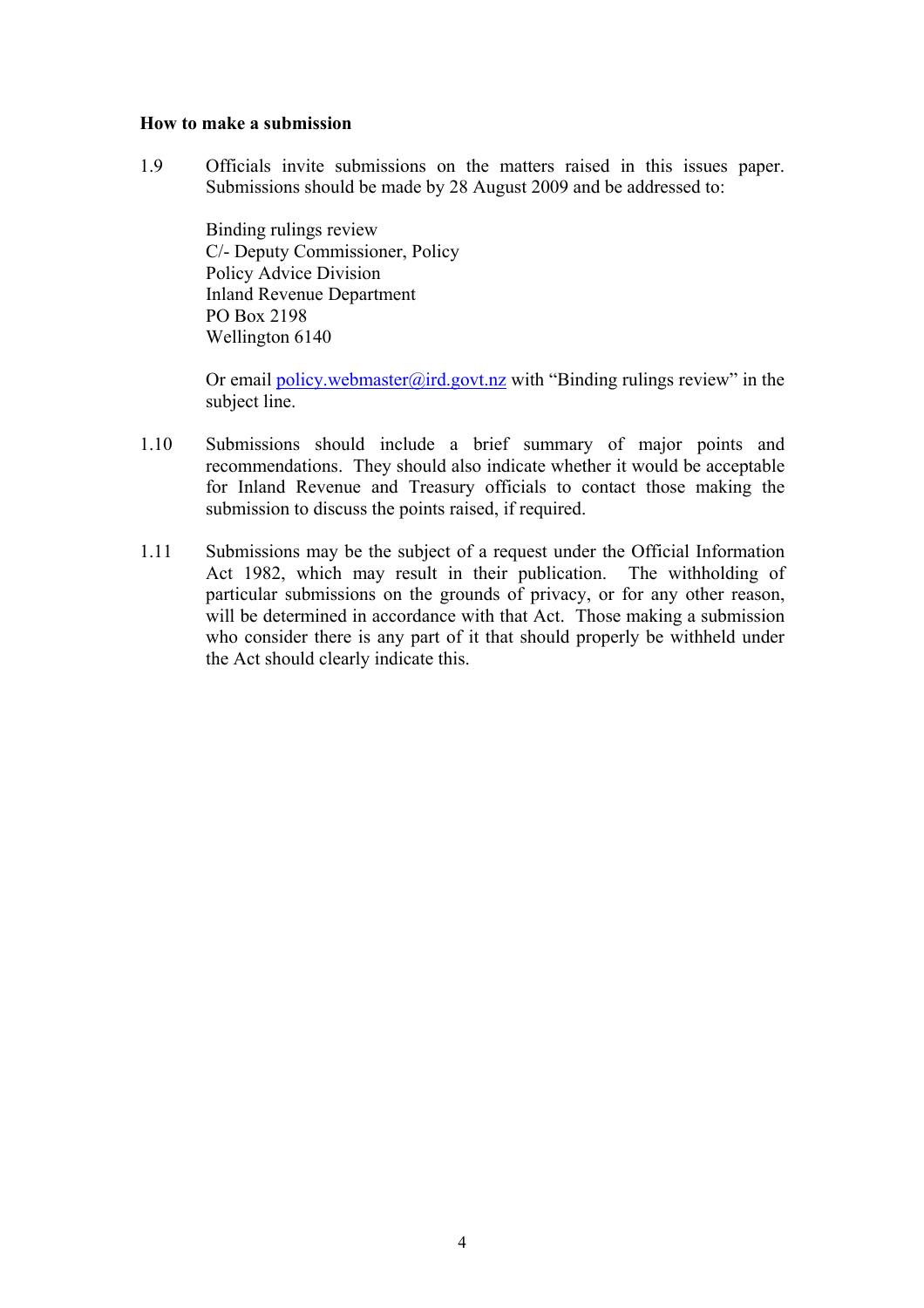# **THE BINDING RULINGS SYSTEM**

- <span id="page-8-0"></span>2.1 In its review of 1989–90, the Tax Simplification Consultative Committee expressed concern that Inland Revenue could change its opinion without any formal procedure, leaving taxpayers unsure that their actions were based on decisions that would hold. The Committee also considered it unacceptable that taxpayers should be expected to file returns over a number of years with technical issues on those returns remaining unresolved.<sup>1</sup>
- 2.2 The committee recommended resolving these concerns through a binding rulings regime which, in addition to providing much needed certainty, would have the following advantages:
	- a reduction in disputes and litigation:
	- increased consistency between Inland Revenue offices:
	- increased awareness and knowledge for Inland Revenue staff; and
	- improved relations between Inland Revenue and taxpayers.
- 2.3 The 1994 organisational review, in recommending an impartial adjudication process for Inland Revenue, also stressed the importance of impartiality by Inland Revenue in providing binding rulings.<sup>2</sup> To better achieve this, it recommended a specialist adjudication and rulings unit within Inland Revenue which would provide top-flight technical expertise.<sup>3</sup> (The adjudication and rulings functions are now performed by Inland Revenue's Office of the Chief Tax Counsel.)
- 2.4 In the same year, the release of a government discussion document, *Binding Rulings on Taxation*, proposed that Inland Revenue be able to issue rulings on the interpretation of tax law which would bind Inland Revenue but not the taxpayer. The discussion document outlined most of the content of the current rulings process, which was enacted with effect from 1 April 1995.
- 2.5 In 1999, a post-implementation review of the binding rulings regime resulted in a number of legislative refinements, covering matters such as the impact on a ruling of legislative change and the consequences of an assumption included in a binding ruling proving to be incorrect.

 $\overline{a}$ 

<sup>&</sup>lt;sup>1</sup> *Tax simplification final report of the consultative committee*, 1990, Chapter 3.<br><sup>2</sup> *Organisational review of the Inland Revenue Department*, 1994, paragraph 16.1.2.

 $3$  Ibid paragraph 17.2.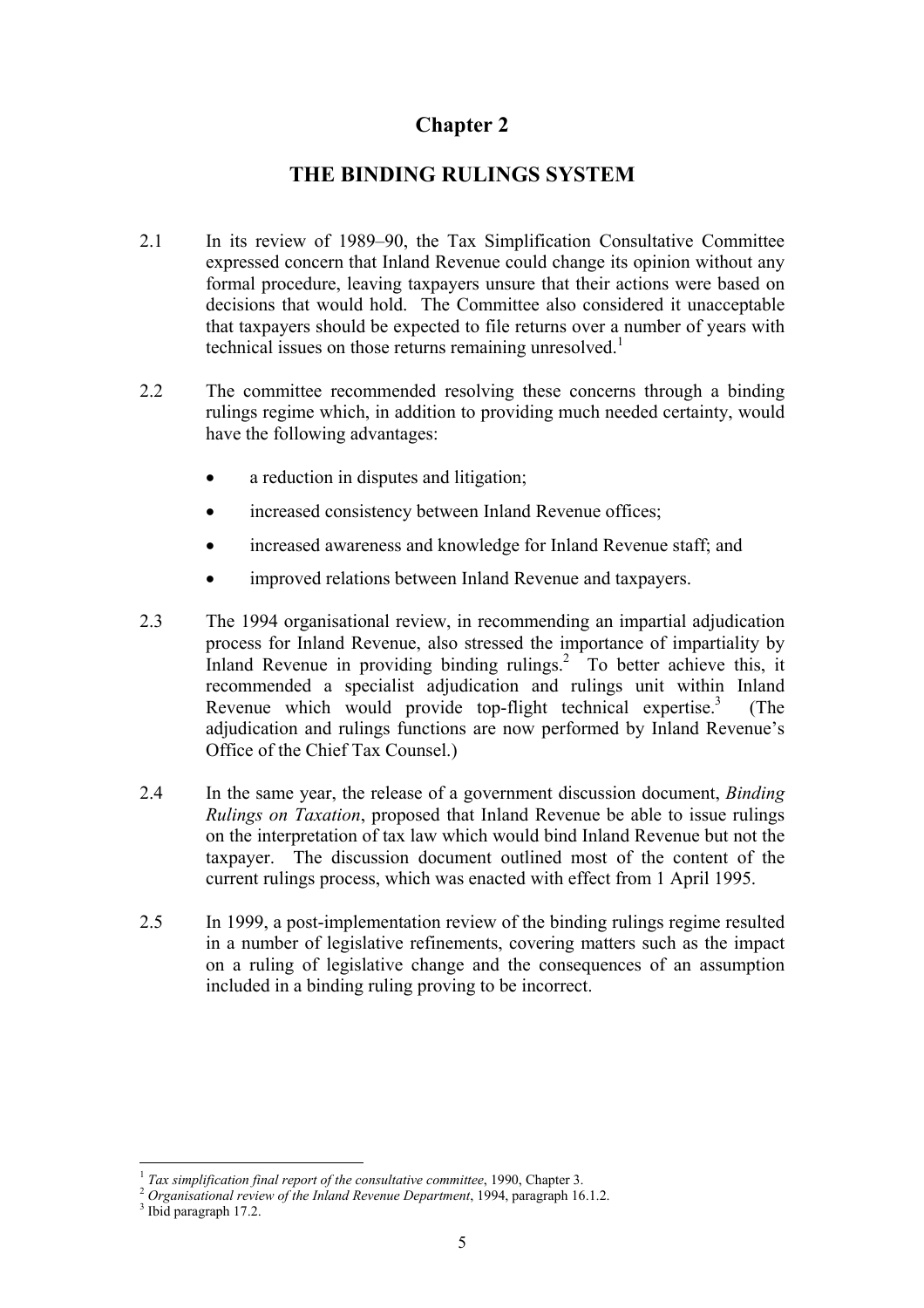#### **Outline of the current rules**

- 2.6 A binding ruling sets out how Inland Revenue will apply tax laws to a particular arrangement. Taxpayers are not required to follow the ruling but, if they do so, Inland Revenue must apply the tax laws as set out in the ruling.
- 2.7 Inland Revenue can issue four types of binding ruling:
	- *Public rulings*: which give an interpretation on how a tax law applies to any type of taxpayer or type of arrangement.
	- *Private rulings*: which give an interpretation of the tax law as it applies to a specific taxpayer and a particular arrangement (either a one-off or recurring arrangement).
	- *Product rulings***:**which set out Inland Revenue's interpretation of the tax law as it applies to a particular "product", which is an arrangement that is likely to be entered into by a number of people. A product ruling is only issued if:
		- Inland Revenue is satisfied that a private ruling cannot be made because it is not practicable to identify the taxpayers who may enter the arrangement; and
		- the characteristics of the taxpayers who may enter the arrangement would not affect the content of the ruling.
	- *Status rulings***:** which set out Inland Revenue's view of whether an amendment or repeal of a taxation law has changed the way that the law applies in a private or product ruling.
- 2.8 Inland Revenue can make private or product binding rulings on current and/or completed arrangements and on proposed arrangements that are "seriously contemplated" by the parties involved.
- 2.9 The legislation sets out the circumstances when Inland Revenue cannot rule – for example, if the application for the ruling would require Inland Revenue to determine questions of fact. It also sets out the circumstances in which Inland Revenue can decline to rule – for example, if the matter on which the ruling is sought is subject to an objection, challenge or appeal.
- 2.10 Private, product and status rulings are made upon application by the taxpayer. Inland Revenue is required to charge an hourly rate of \$155 for considering these rulings as well as an application fee of \$310.
- 2.11 Unlike other types of rulings, taxpayers cannot apply for public rulings. Instead, Inland Revenue issues public rulings on suitable topics, subject to available resources. Taxpayers can nominate issues that they consider should be the subject of a public ruling.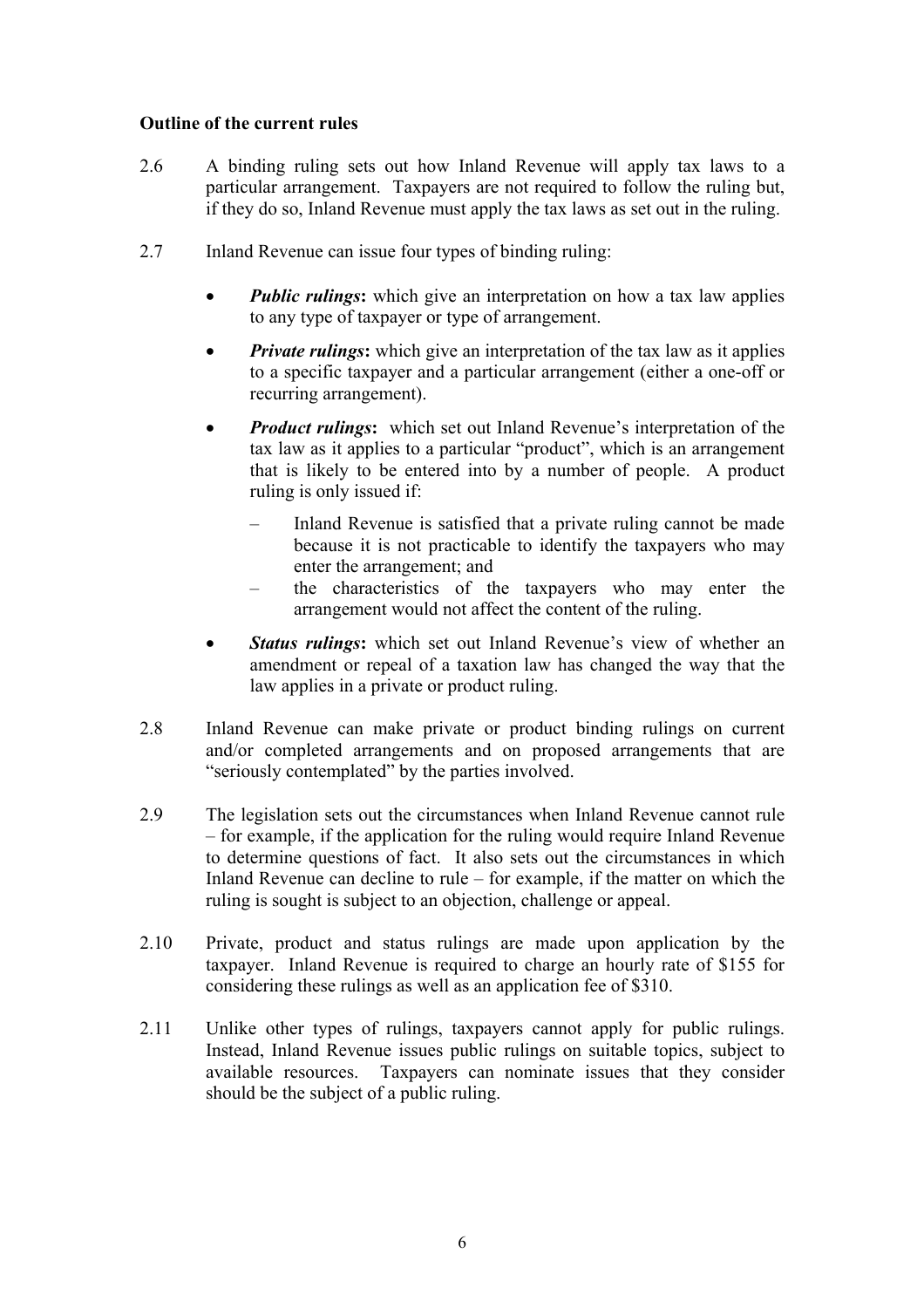2.12 Public rulings, product rulings and status rulings on public and product rulings are published in the *Gazette*, in Inland Revenue's *Tax Information Bulletin* and on Inland Revenue's website. Private rulings are not published, as they are specific to the taxpayer and the facts of the arrangement.

#### **Disclosure requirements**

- 2.13 Applications for private or product binding rulings must comply with certain disclosure requirements. For private and product rulings, the application must:
	- identify the applicant;
	- disclose all relevant facts and documents relating to the arrangement for which the ruling is sought;
	- state the taxation laws in respect of which the ruling is sought;
	- state the propositions of law (if any) which are relevant to the issues raised in the application; and
	- provide a draft ruling. $4$
- 2.14 For product rulings, the application must also explain:
	- why it is not practicable to seek a private ruling; and
	- why the characteristics of the taxpayers who may enter into the arrangement are not relevant to the content of the ruling.<sup>5</sup>
- 2.15 Disclosure is required to ensure that Inland Revenue has all of the relevant information on which to make the ruling. It also provides a degree of protection to the applicant by ensuring that Inland Revenue is focused on the relevant issues as set out in the application. If the disclosure requirements are not complied with, the Commissioner can decline to rule.

# **Consultation**

2.16 Before private, product and status rulings are issued, Inland Revenue must consult with the applicant if the content of the proposed ruling differs from that requested.6 This consultation gives the applicant an opportunity to comment on the interpretation adopted by Inland Revenue before the ruling is issued.

 $^{4}$  Sections 91ED and 91FD of the Tax Administration Act 1994.

 $<sup>5</sup>$  Ibid section 91FD(1)(c).</sup>

<sup>6</sup> Ibid sections 91EG, 91FG and 91GE.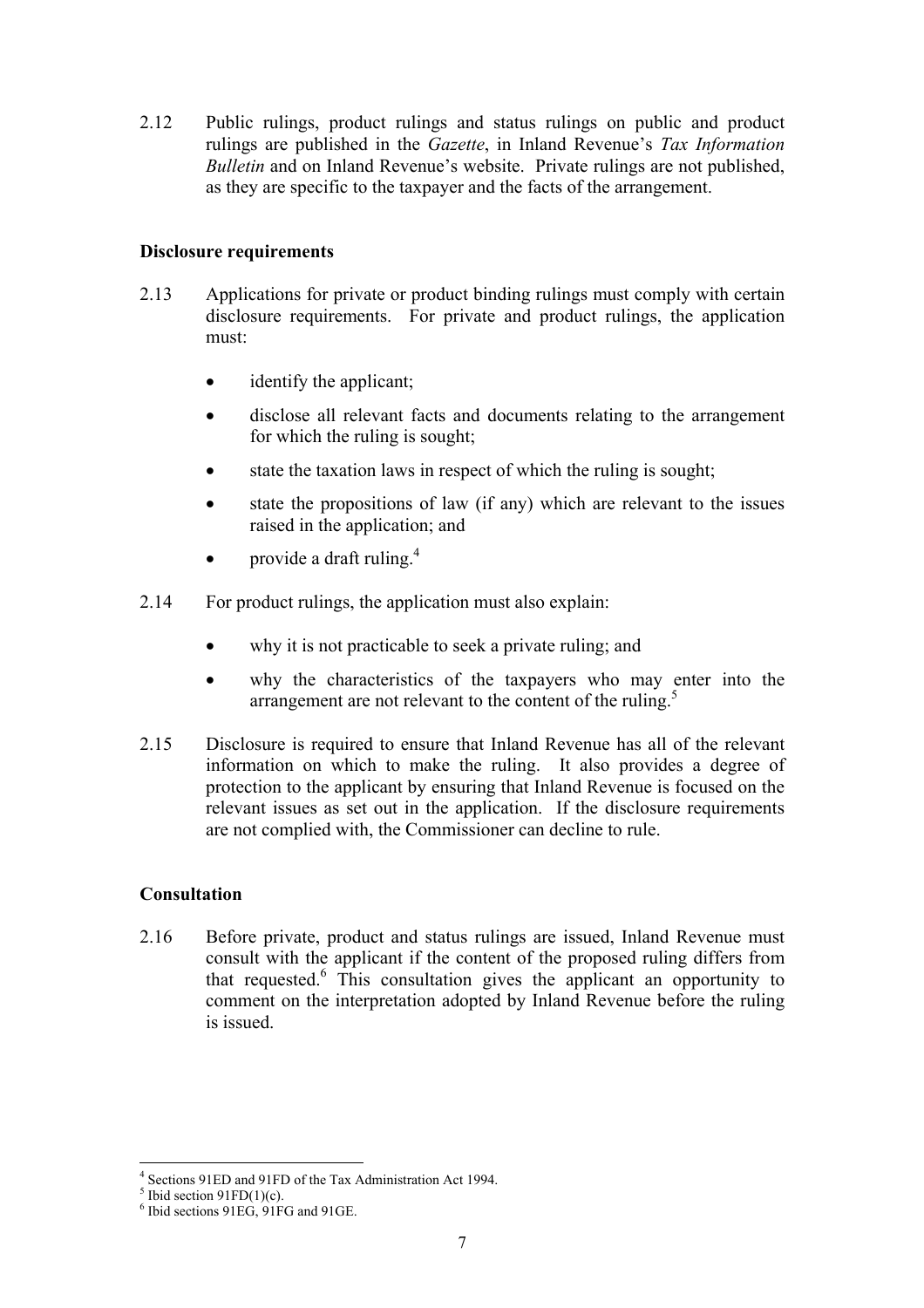# **SCOPE OF BINDING RULINGS**

#### <span id="page-11-0"></span>**Current scope**

- 3.1 The 1994 discussion document which outlined the design of the binding rulings regime made recommendations on the ambit of the regime in the form of a number of specific exclusions and a number of circumstances in which the Commissioner would have the discretion not to rule. The ambit of the current rules is based on those recommendations, although in most cases expressed largely in the form of specific exclusions which prohibit the Commissioner from issuing a ruling, rather than in the form of a statutory discretion.
- 3.2 The specific exclusions as they affect the process for private rulings are contained in section 91E(4) of the Tax Administration Act 1994, and apply if:
	- the application for the ruling would require the Commissioner to determine questions of fact;
	- the person to whom the ruling is to apply is not seriously contemplating the arrangement for which the ruling is sought;
	- the application is frivolous or vexatious;
	- the matter on which the ruling is sought concerns a duty or levy that is due and payable or is being/should be dealt with under the competent authority provisions of a double tax agreement;
	- a private ruling already exists in relation to the relevant arrangement and person that covers the timeframe in question;
	- an assessment has been made for the relevant arrangement, person and timeframe;
	- Inland Revenue is auditing or investigating how the taxation law applies to the relevant arrangement, person and timeframe;
	- the application relates to an arrangement that is the subject of a notice of proposed adjustment;
	- the Commissioner's opinion is that insufficient information has been provided following a request for further information;
	- the Commissioner's opinion is that it would be unreasonable to make a ruling in view of the resources available;
	- the application for the ruling would require the Commissioner to form an opinion on generally accepted accounting practice or commercially acceptable practice.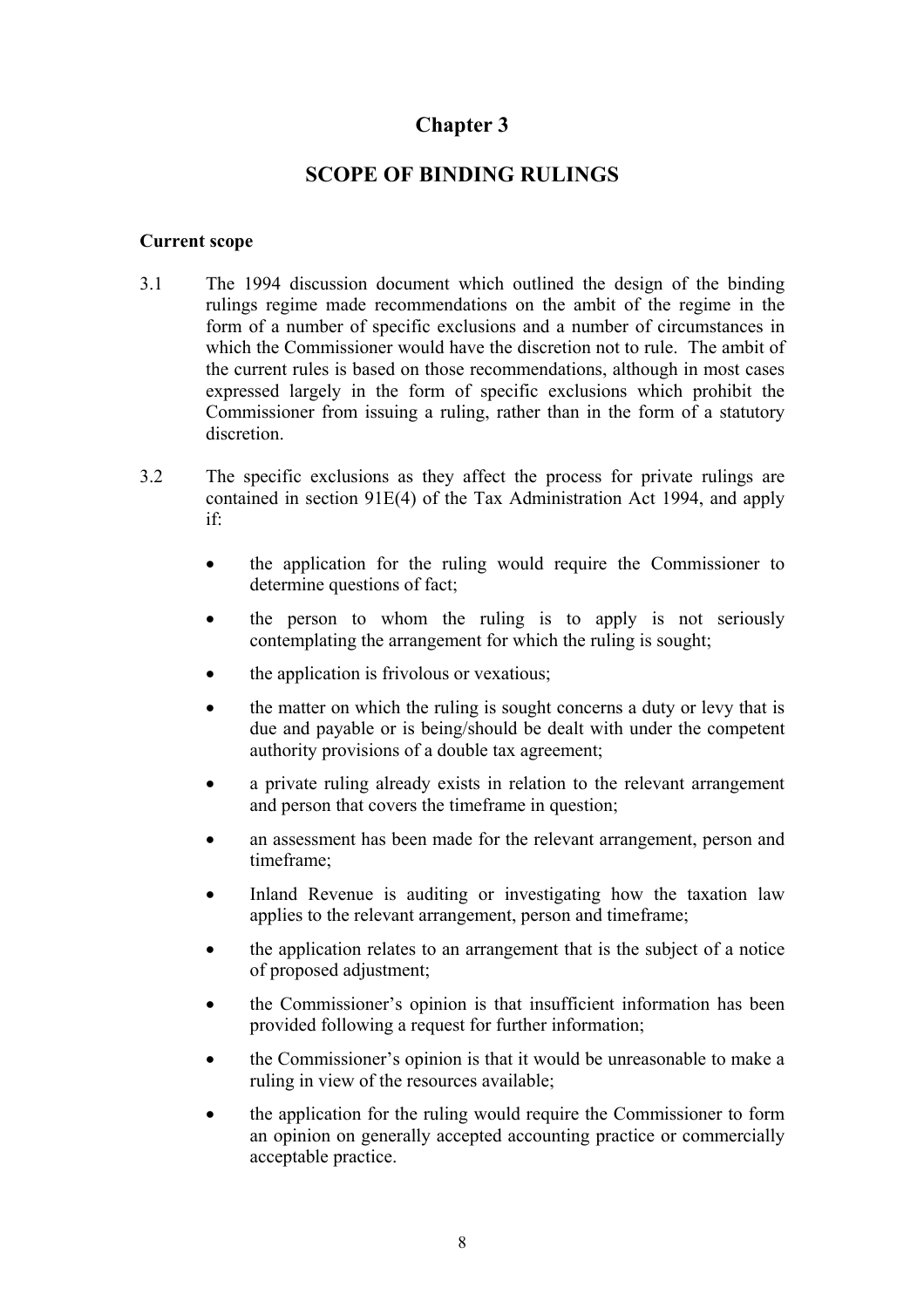3.3 Similar exclusions apply to the process for obtaining a product ruling.

# **Question of fact**

3.4 One of the key exclusions, section  $91E(4)(a)$ , applies when the application for the ruling would require the Commissioner to determine questions of fact. This exclusion is the predominant focus of this chapter. The discussion document, *Binding Rulings on Taxation*, explained the rationale for the exclusion in the following terms:

> A rulings system is intended to provide certainty on the Commissioner's view of the law. There are established common law principles as to what constitutes a "question of fact", although the application of these principles can be difficult in practice. Determining whether an application gives rise to a question of fact will depend on the particular circumstances of each case. Nevertheless, the discretion is important because the Commissioner cannot be expected to give rulings on whether facts supplied by taxpayers are correct.<sup>7</sup>

3.5 Determining what constitutes a "question of fact" as opposed to a question of law is notoriously difficult. This chapter suggests how this boundary could be clarified in the binding rulings context so that certainty over whether a ruling can be provided is improved for both taxpayers and Inland Revenue.

# *The problem*

- 3.6 An underlying principle of the binding rulings legislation is that the Commissioner should not have to determine whether facts provided by an applicant for a ruling are correct. This is because the Commissioner's role is to rule on the application of the law to the facts in the arrangement outlined by the applicant. This legislative intent is supported by the fact that the rulings legislation applies to prospective transactions.
- 3.7 That said, on a more literal interpretation, section 91E(4)(a) could be argued to prohibit a ruling being made when doing so would expressly or implicitly require particular facts to be found to exist. In that case, the Commissioner may be unable to rule on fact-dependent issues such as the application of section BG 1 or other anti-avoidance provisions. This limitation could also apply to a consideration of the capital/revenue boundary or whether the taxpayer was carrying on a business.
- 3.8 Such an interpretation would be inconsistent with the understanding and application of the binding rulings provisions by taxpayers, tax practitioners and officials. It would also be inconsistent with the policy intent of binding rulings, which was clearly to allow determinations about tax avoidance to be made.

 $\overline{a}$ 7 Paragraph 6.11.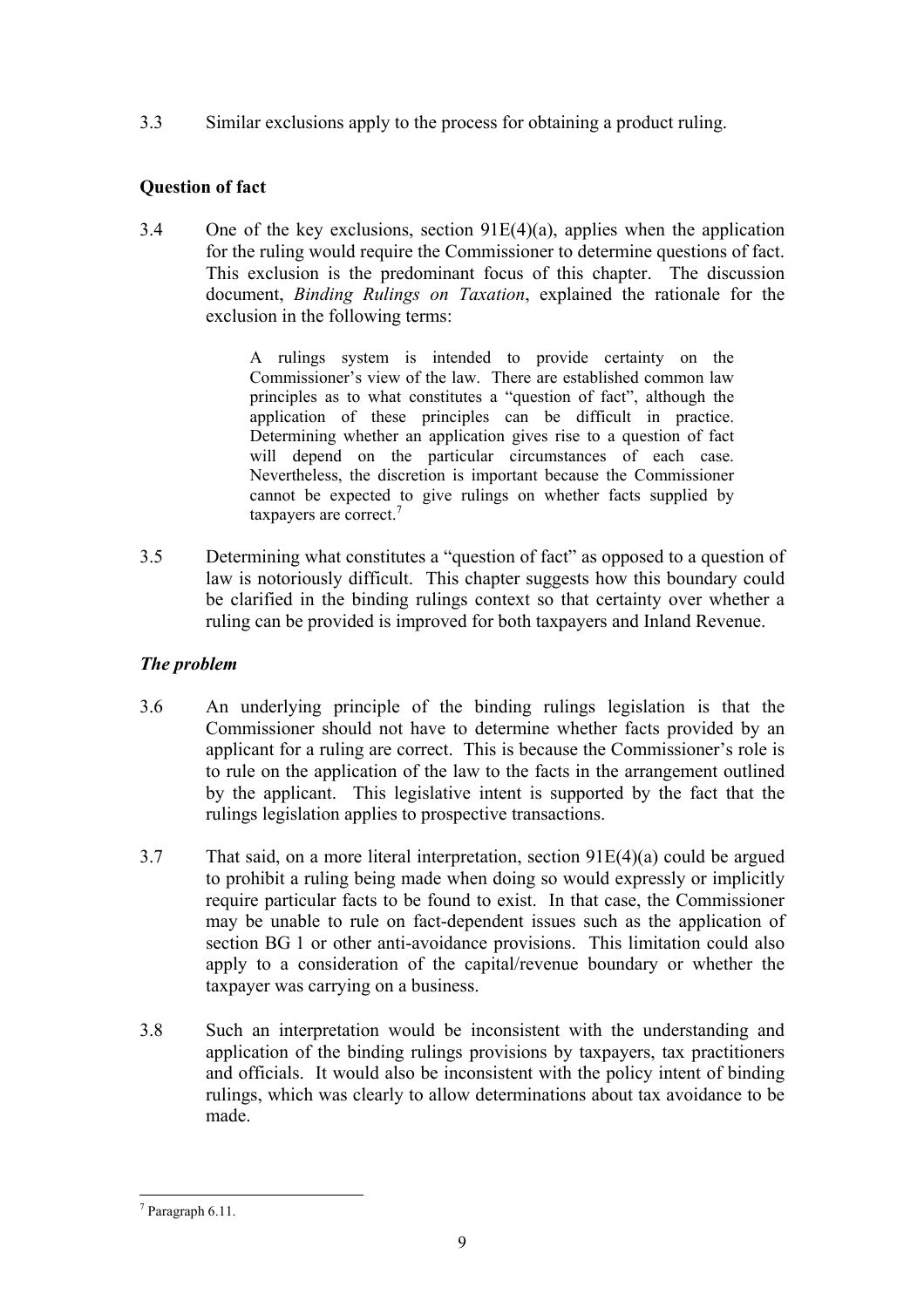- 3.9 To remove the scope for such interpretations clarification of the circumstances in which a ruling application would require the Commissioner to determine questions of fact would therefore seem to be warranted.
- 3.10 We note, incidentally, that, in a similar way to the intended policy in New Zealand, the Australian legislation allows private rulings to be given on the basis of assumptions for which the relevant information has not been provided to the Commissioner provided those assumptions are brought to the attention of the applicant.<sup>8</sup> Rulings can also be made on an ultimate conclusion of fact that relates to a tax law – for example, on whether an activity is a hobby or business.<sup>9</sup>

#### **Generally accepted accounting practice/commercially acceptable practice**

- 3.11 The last exception in section  $91E(4)$  paragraph (j) provides that a ruling may not be made if the application for the ruling would require the Commissioner to "form an opinion as to a generally accepted accounting practice or to form an opinion as to a commercially acceptable practice".
- 3.12 The reason for the exclusion for generally accepted accounting practice is self-evident in that opinions on accounting practices are likely to fall outside the Commissioner's specific sphere of expertise in administering the taxation laws.
- 3.13 The exclusion for commercially acceptable practice was provided for the same reason. However, its scope is unclear. We consider that its application was intended to be, and should be, limited to those provisions in the tax legislation such as the financial arrangements rules in which it is explicitly used. Without this limitation paragraph (j) could possibly be interpreted to mean that any matter concerning commercially acceptable practice, including the application of section BG 1, which we have noted turns on questions of fact, could not be ruled on. This would be inconsistent with the policy noted above that rulings on section BG 1 ought to be able to be made.

# *Possible solutions*

- 3.14 Possible legislative solutions for dealing with the uncertainties around questions of fact and commercially acceptable practice are:
	- to list specifically the questions of fact on which the Commissioner cannot rule; or
	- to give the Commissioner a discretion not to rule in relation to questions of fact (accompanied with a limitation to the scope of commercially acceptable practice).

 $\overline{a}$ <sup>8</sup> Schedule 1, section 357-110 of the Taxation Administration Act 1953.<br><sup>9</sup> PS LA 2003/3, Progodontial ATO view, at paragraph 26

 $9$  PS LA 2003/3, Precedential ATO view, at paragraph 26.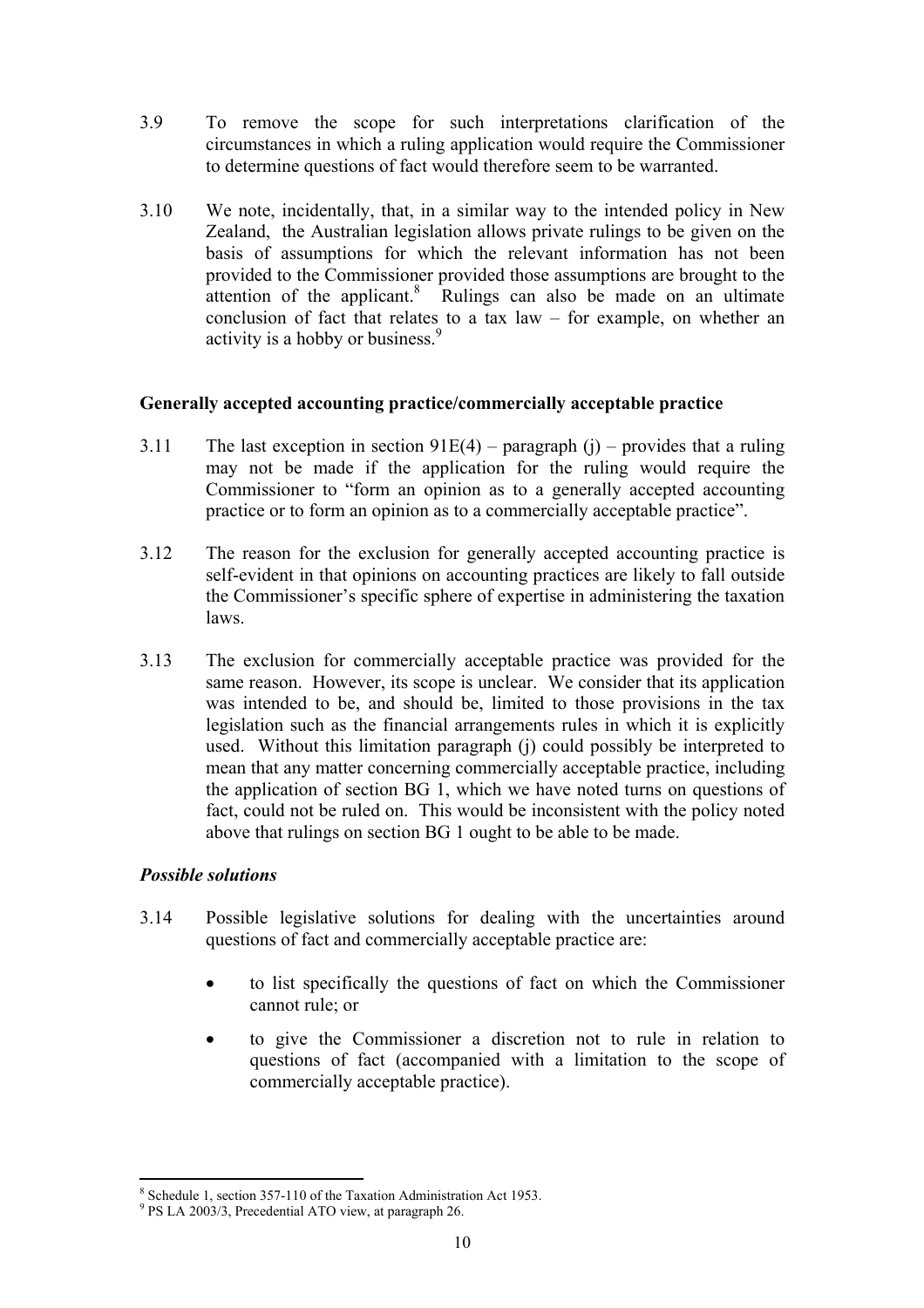# *Legislated criteria for when not to rule*

- 3.15 The first option would involve an amendment listing the specific questions of fact on which the Commissioner may not rule. These specific questions of fact would include:
	- A person's intention or purpose for example, in relation to the acquisition of land. (This would not include the purpose of an arrangement under anti-avoidance legislation.)
	- A determination of the value of anything other than under the transfer pricing provisions, which are specifically excluded from the ambit of section  $91E(4)(a)$ .
	- What commercially acceptable practice is for the purpose of any provision of subpart EW (the financial arrangements rules) that refers to commercially acceptable practice. This exception would in effect clarify the application of section  $91E(4)(i)$ , which could consequentially be removed.
- 3.16 The intention or purpose of the taxpayer (as opposed to the intention or purpose of the arrangement) may be difficult to determine based on the facts provided by the applicant without incurring significant further administration costs and, for the applicant, compliance costs, including fees. Exclusion therefore seems warranted. The value of anything or what is commercially acceptable practice would be excluded because the Commissioner has limited expertise in these matters.
- 3.17 Specifically listing the matters on which the Commissioner may not rule will ensure that rulings can be issued for significant matters, such as whether an arrangement involves tax avoidance and the determination of the capital/revenue boundary. As is currently the case, the Commissioner, in making a binding ruling, would accept the facts as provided by the applicant. If the arrangement is entered into based on the binding ruling, the arrangement may be audited at a later stage. If there are any material differences between the facts in the ruling and the actual arrangement, the ruling would not apply.
- 3.18 This approach is also consistent with taxpayers self-assessing their tax liability, as broad legislative provisions in a tax system based on selfassessment may not provide taxpayers with adequate certainty.
- 3.19 On balance, this is the option officials prefer. We would welcome submissions on any other matters that should be included in the suggested list.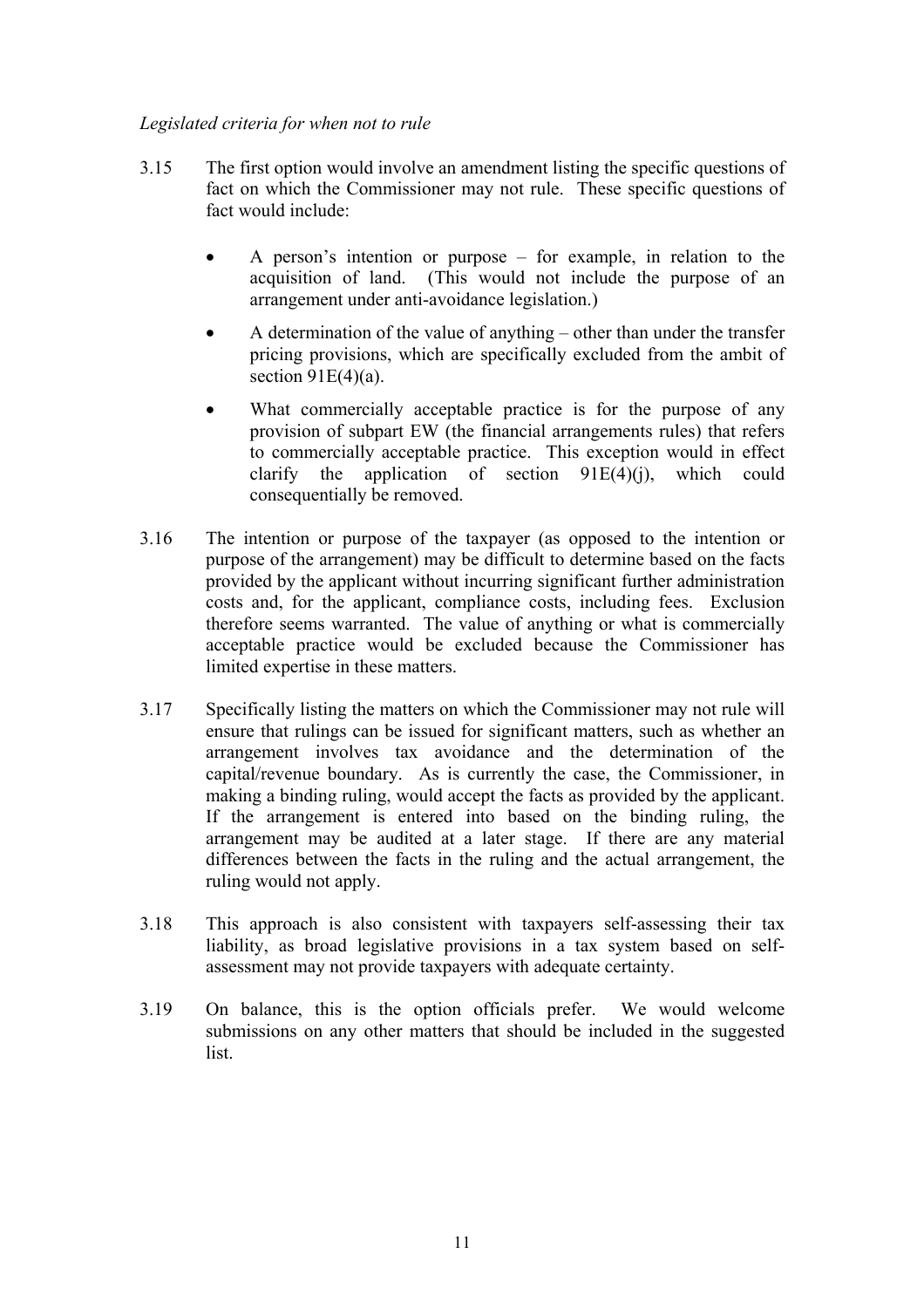- 3.20 If the preferred option were adopted, a further amendment would be made to clarify that rulings will be based entirely on the facts advised to the Commissioner by the applicant and that, where any such facts are stated in the ruling, the Commissioner will not be treated as accepting those facts. This would further assist in addressing the seeming underlying difficulty with a ruling determining questions of fact.
- 3.21 A regulation-making power could also be introduced to allow for expansion of the matters to be excluded from being able to be ruled on. This flexibility would deal with any matters that may arise resulting from the changing business environment.

#### *Commissioner discretion*

- 3.22 An alternative option would allow the Commissioner not to rule if the application for the ruling would, in the Commissioner's opinion, require the determination of questions of fact. Paragraph (j) would simply be amended by limiting the formation of an opinion on commercially acceptable practice to the provisions in the tax legislation that used that term.
- 3.23 This approach assumes the Commissioner is best placed to determine what can and cannot be ruled on as the Commissioner is able to take into account all relevant factors. The approach is also consistent with the observation of the 1994 discussion document on binding rulings that "if the operation of the rulings regime indicated that taxpayers were requesting rulings for the purposes of tax avoidance, the regime would have to be amended to guard against such abuse, perhaps by introduction of an additional discretion to decline to rule".<sup>10</sup>
- 3.24 On the other hand, a discretion in relation to questions of fact could lead to uncertainty and may require guidelines on when the discretion would be likely to be exercised. A concern is that views on the application of the guidelines might differ and further "grey areas" would develop.

 $\overline{a}$ 

 $10$  Paragraph 6.29.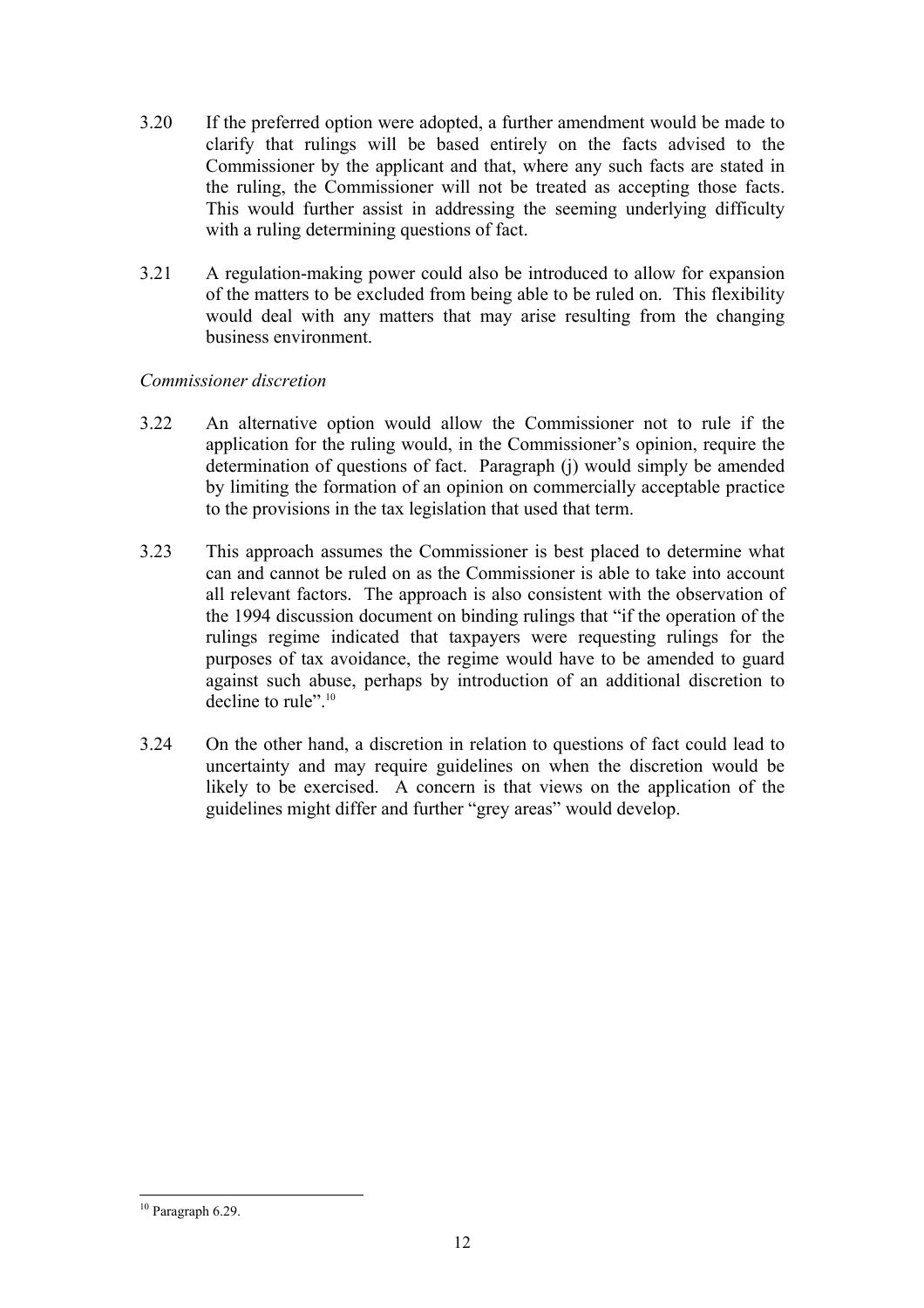# **Summary of suggested options**

Replace the current general prohibition on ruling on questions of fact (contained in section  $91E(4)(a)$  with a more limited list of factual matters on which the Commissioner cannot rule. They would include:

- A person's intention or purpose for example, in relation to the acquisition of land. (This would not include the purpose of an arrangement under antiavoidance legislation.)
- A determination of the value of anything other than under the transfer pricing provisions, which are specifically excluded from the ambit of section 91E(4)(a).
- What commercially acceptable practice is for the purpose of any provision of subpart EW (the financial arrangements rules) that refers to commercially acceptable practice. This exception would clarify the application of section  $91E(4)(i)$ , which could consequentially be removed.

An alternative option is to give the Commissioner a discretion not to rule in relation to questions of fact (accompanied by a limitation to the scope of commercially acceptable practice).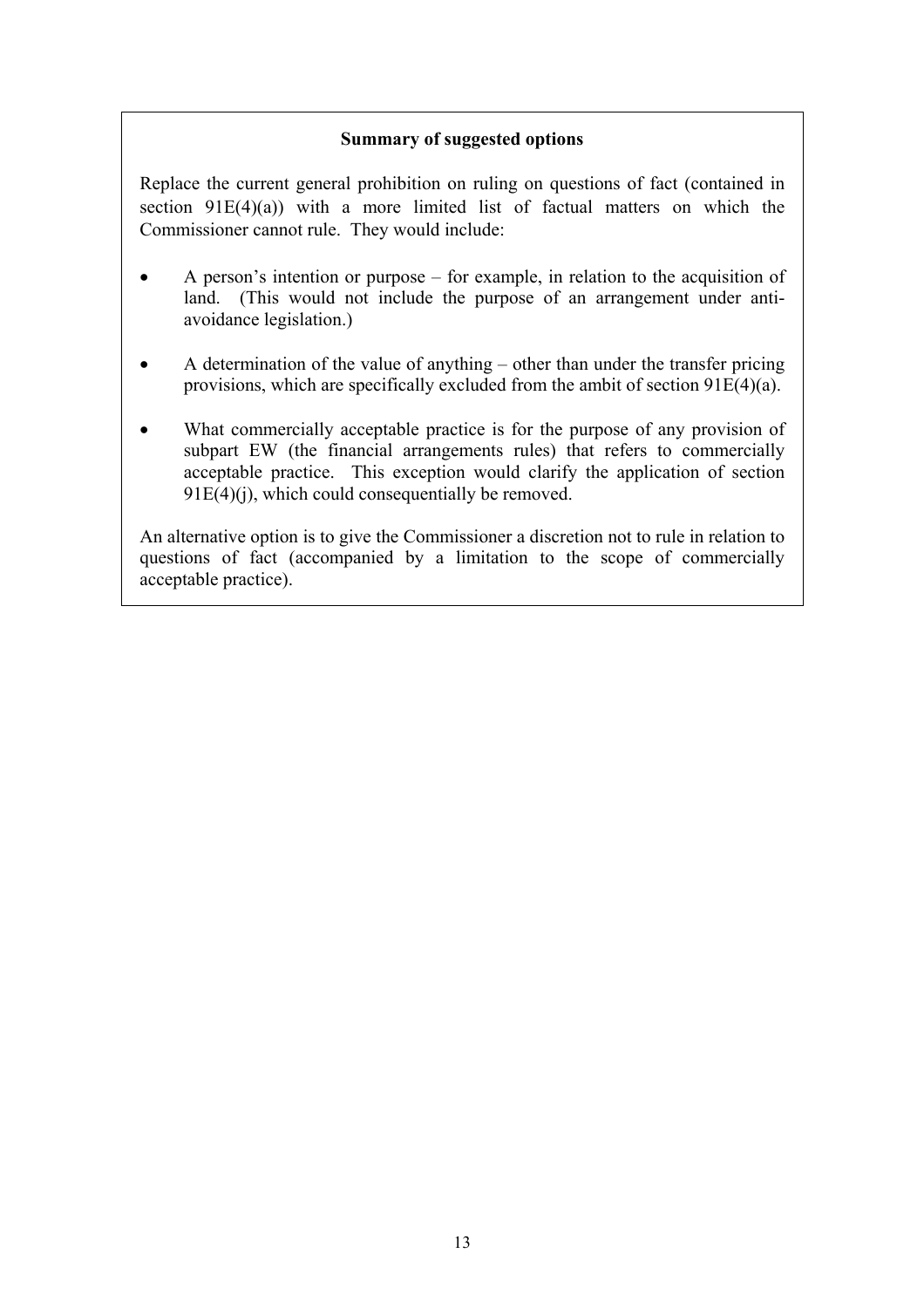# **CHARGING FOR BINDING RULINGS**

- <span id="page-17-0"></span>4.1 Private, product and status binding rulings all incur fees that are based on recovering the cost of providing the ruling. The fees include an application fee of \$310 which covers the costs of receiving and reviewing the ruling application and a fee of \$155 per hour spent by Inland Revenue considering the application. This includes time spent consulting with the applicant. Any costs incurred by Inland Revenue in consulting with external professionals to obtain independent advice are also passed on to the applicant.
- 4.2 Upon receipt of a binding ruling application, Inland Revenue estimates the time it will take to produce the ruling, and therefore the cost, and advises applicants accordingly. If the estimate proves to be too low, Inland Revenue re-estimates the cost and advises applicants before continuing work on the ruling.
- 4.3 The rationale for charging fees is that the applicant receives the benefit of certainty about how Inland Revenue will apply the tax laws in relation to their situation. If no fee were charged, taxpayers in general would effectively fund the benefit received by the applicant.
- 4.4 Charging a fee also ensures that applications for straightforward, everyday transactions, are limited and tend instead to relate to more complex transactions. If Inland Revenue received large volumes of applications for simple transactions, resources would need to be diverted from other areas of Inland Revenue to process them.
- 4.5 Binding rulings may also provide a second opinion or an additional degree of comfort to advice provided by tax professionals. In that context, assuming the rulings system is operationally effective, charging fees is regarded as justifiable.

#### **Fee waiver**

4.6 Currently, Inland Revenue may in exceptional circumstances, at the Commissioner's discretion, waive in whole or in part any fee payable by an applicant. This provision, Regulation 6 of the Tax Administration (Binding Rulings) Regulations 1999, is similar to other provisions that allow Inland Revenue to waive fees – for example, for financial arrangement determinations and depreciation determinations.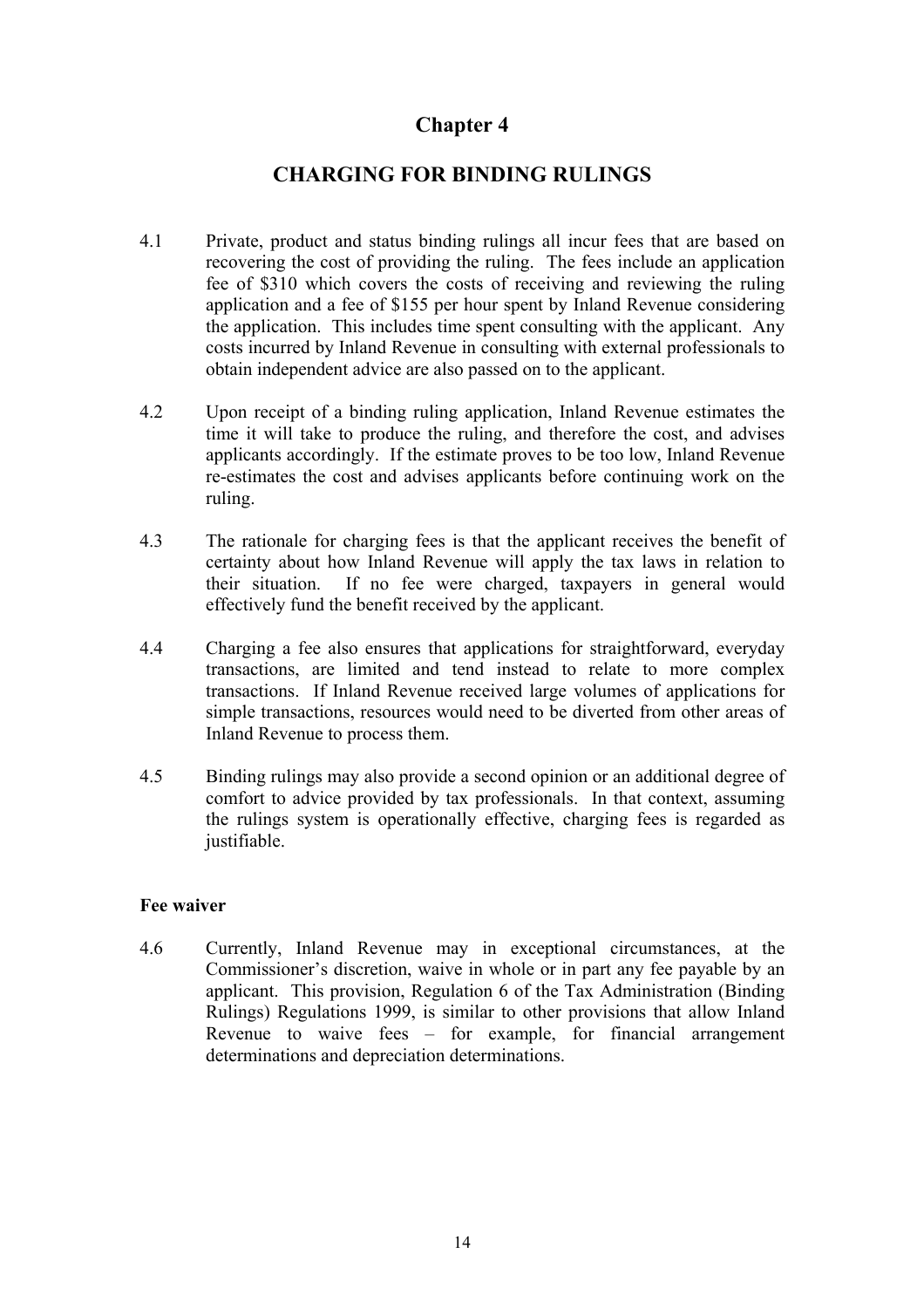# *The problem*

- 4.7 There is a concern that the current waiver provision does not provide sufficient direction over the circumstances in which binding rulings fees should be waived.
- 4.8 Inland Revenue staff involved in considering rulings applications will have different skill and experience levels but there is a risk that waiving fees for different levels could be too frequent an occurrence to be treated as an "exceptional circumstance". However, a lower level of expertise will frequently result in more time being spent on a ruling application and application of the fee waiver may be justified in these cases.
- 4.9 Another problem arises when a significant amount of time is spent researching an issue and the research is, or will be, relevant to a number of different rulings. In some cases it would be inequitable to charge all of the time to the first ruling that considers the issue. In other instances this may be perfectly reasonable.

#### *Possible solutions*

- 4.10 We suggest that the waiver provision in the Tax Administration (Binding Rulings) Regulations 1999 be amended so that it takes into account what is fair and reasonable in the circumstances.
- 4.11 On the issue of differing skill and experience levels, we considered whether, as often happens in private firms, differential rates should be applied according to the relative skill and experience levels (as reflected in the job description) of the staff. On balance, we concluded that this would add more complexity to the system than is worthwhile as the rates would need to be benchmarked and regularly reviewed. However, what is fair and reasonable in the circumstances could have regard to the skill and experience levels of staff handling rulings applications.
- 4.12 If the binding rulings waiver provision is amended, consideration should be given to amending similar provisions in the financial arrangement determination and depreciation determination regulations.

# **Closing ruling applications and consultation**

4.13 Before private, product and status rulings are issued, Inland Revenue must consult with the applicant if the content of the proposed ruling differs from that requested.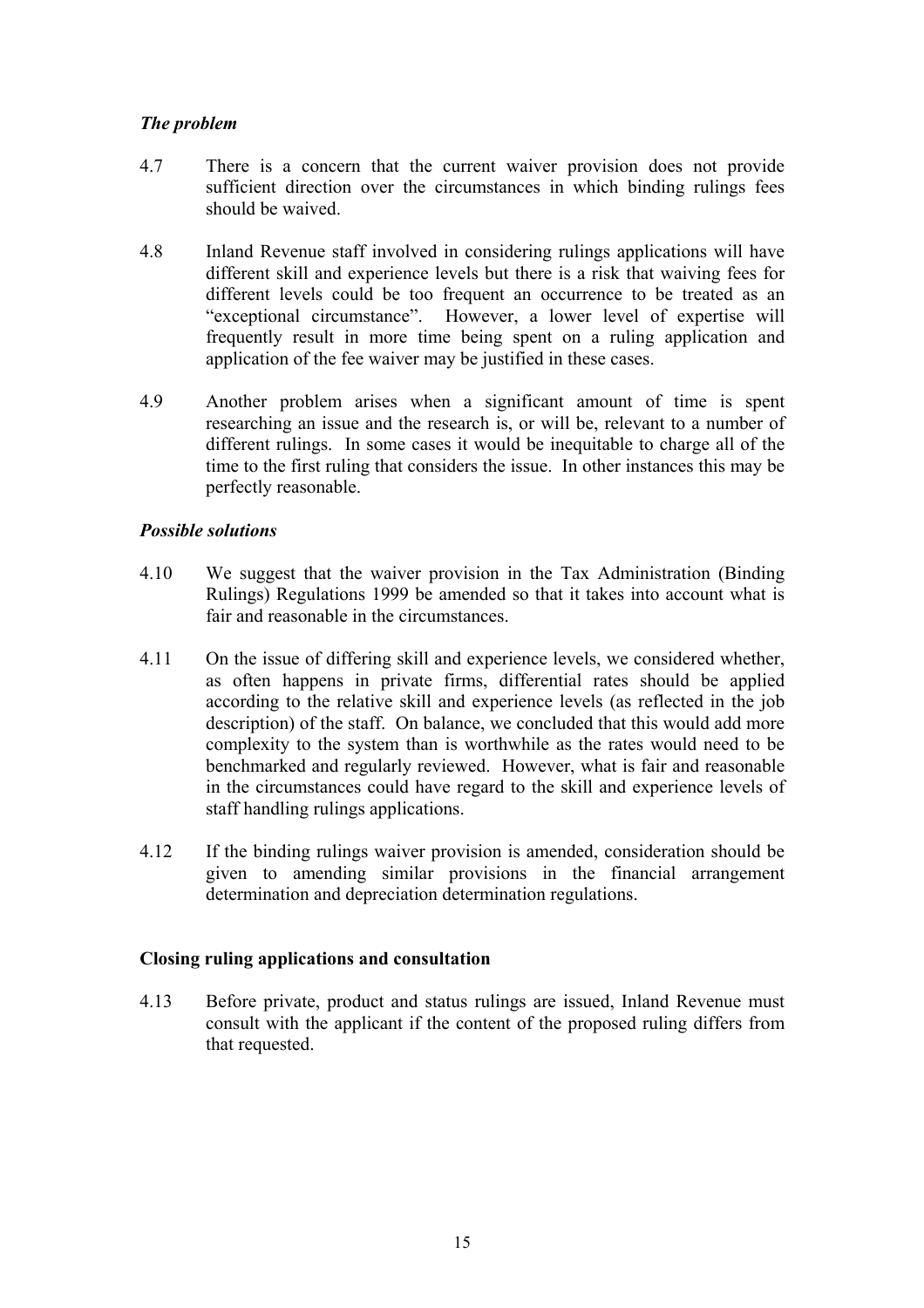4.14 This consultation gives the applicant an opportunity to comment on the interpretation adopted by Inland Revenue before the ruling is issued. It also allows further information to be obtained about the implications of the ruling.

# *The problem*

4.15 Despite its benefits, consultation is one of the factors that contributes to the delay in issuing binding rulings. Providing additional information, and/or possible changes to the arrangement itself to "make it fit" the requested ruling, can add significantly to the time taken. This is particularly so if Inland Revenue has indicated that a negative ruling may be given. In this event the applicant may often choose to amend the arrangement to obtain a favourable ruling.

#### *Possible solution*

- 4.16 The Australian Tax Office (the ATO) treats any revision of an arrangement or the submission of additional information, even if at the request of the ATO, as a fresh application for a ruling.<sup>11</sup> This approach may increase the incentive for applicants to provide all of the relevant information to the tax authority in the first instance.
- 4.17 The approach is more difficult to justify in New Zealand where rulings are charged for. Delays in issuing rulings may be reduced if the legislation specified a requirement for just one consultation period or one conference, and for any further information to be provided or requested during or at that consultation period or conference. We are interested in submissions on the workability of this approach.
- 4.18 While the opportunity for the applicant to provide additional information would be limited if this suggestion were implemented, we note that in cases where the arrangement already exists at the time of application, there is little opportunity to change the nature of the arrangement. If the application is for a proposed arrangement, the arrangement needs to be seriously contemplated. To meet this condition, it could be argued that only limited opportunity for changes to the arrangement could be contemplated.

# **GST and binding ruling fees**

 $\overline{a}$ 

4.19 Under Regulation 7 of the Tax Administration (Binding Rulings) Regulations 1995 the fees charged for binding rulings are inclusive of any goods and services tax.

 $11$  Schedule 1, section 359–65 of the Taxation Administration Act 1953.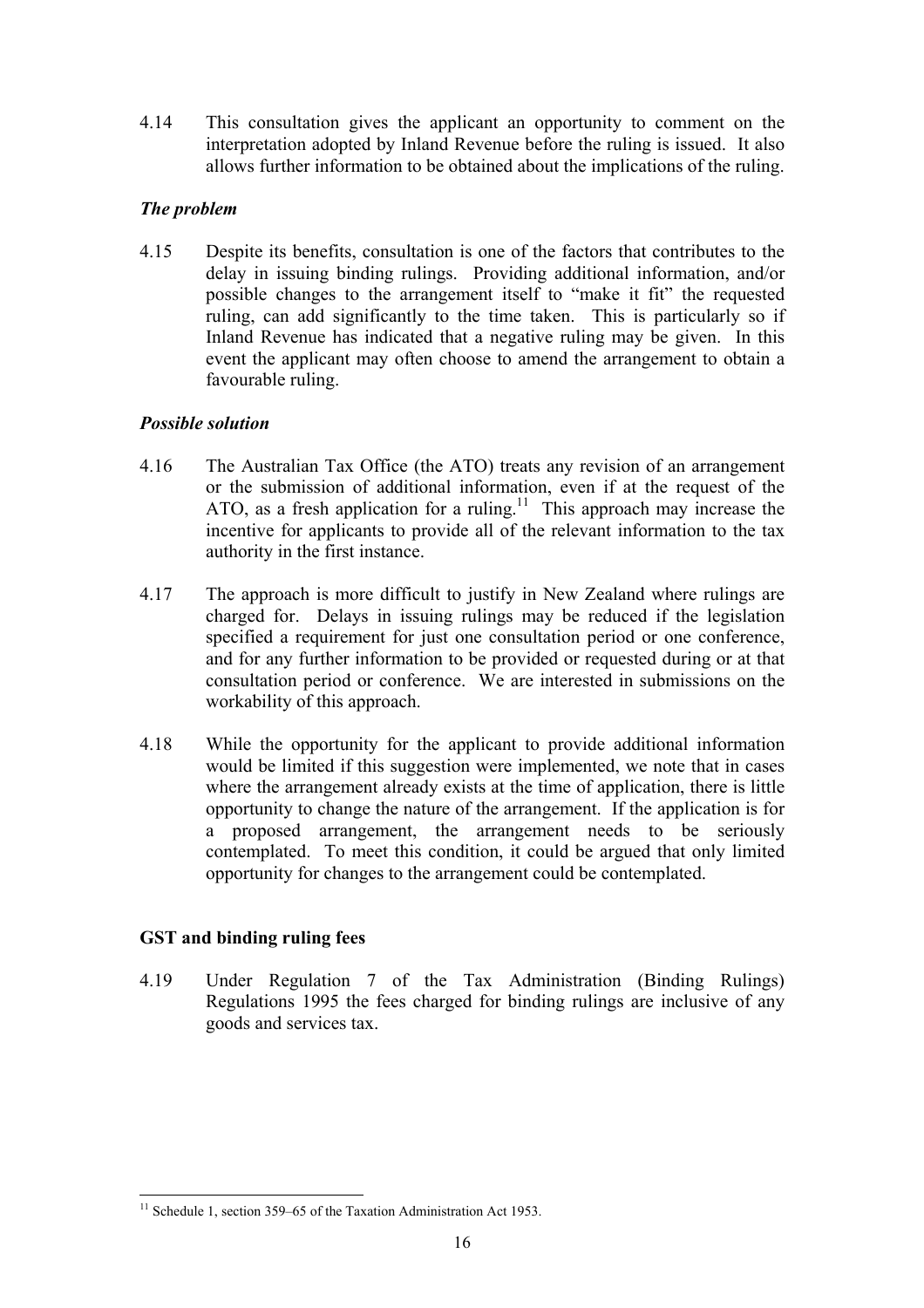# *The problem*

4.20 The fees assume a GST rate of 12.5% and do not take into account the fact that binding rulings issued to non-residents outside New Zealand may be zero-rated under the Goods and Services Tax Act 1985. Therefore, any binding ruling issued to a New Zealand resident is in effect cheaper than if that same ruling were supplied to a non-resident. This is because the New Zealand resident, if registered for GST, can generally claim an input tax credit for the GST cost of acquiring the binding ruling. The non-resident, on the other hand, is unlikely to meet the requirements for registration or input tax credit entitlement.

# *Possible solution*

4.21 We recommend amending the Tax Administration (Binding Rulings) Regulations 1995 to allow fees for binding rulings supplied to overseas nonresidents to be reduced by 1/9th if the supply is zero-rated. This would bring the regulations in line with existing GST policy.

# **Summary of suggested options**

Introduce a more flexible fee-waiver provision based on what is fair and reasonable in the circumstances.

Allow only one consultation period or one conference for the provision of, or a request for, additional information.

Provide that the fees for binding rulings supplied to non-residents outside New Zealand are reduced by 1/9th if the supply is zero-rated.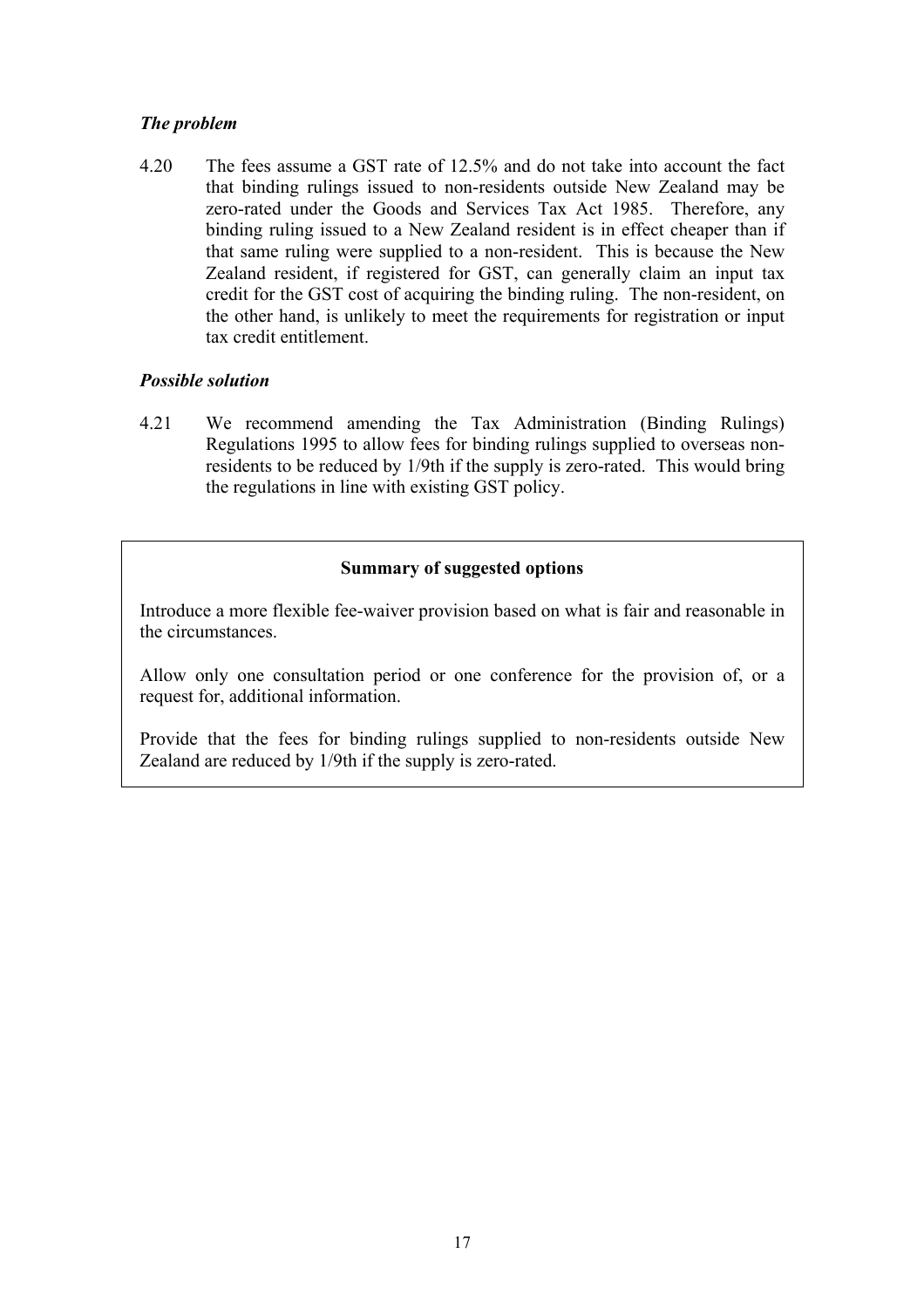# <span id="page-21-0"></span>**MASS-MARKETED AND PUBLICLY PROMOTED SCHEME RULINGS**

5.1 A product ruling sets out Inland Revenue's interpretation of how the tax law applies to an arrangement that is likely to be entered into with a number of people on identical terms. The product ruling is intended to be available when a private ruling cannot be made because it is not practicable to identify all the taxpayers that may enter into the arrangement.

#### **The problem**

- 5.2 One of the conditions when applying for a product ruling is that the applicant must intend to be a party to the proposed arrangement (section 91FC(1A)). This means that the promoter of an arrangement may not be able to apply for a product ruling. This position followed a legislative clarification in 1999 intended, among other things, to ensure that rulings applications were limited to "seriously contemplated" arrangements.
- 5.3 In contrast, in Australia, product binding rulings can only be applied for by the promoter of a scheme or by persons involved as principals carrying out the arrangement. Participants or investors in the scheme cannot apply for a product ruling. $^{12}$
- 5.4 There are advantages to investors, promoters and Inland Revenue in issuing binding rulings on schemes. Prospective investors could make their investment decision in full knowledge of the tax effects of the arrangement which would also assist investors voluntarily complying with their tax obligations. The promoter of the scheme could use the binding ruling to market the scheme as a means of demonstrating that the scheme is sound from a tax perspective. For Inland Revenue, the advantage is that it becomes aware of the arrangement at an early stage and administrative costs in auditing the scheme will be reduced or eliminated.
- 5.5 Encouraging (or at least not discouraging) promoters of schemes to apply for product rulings could result in these applications becoming standard practice. If this occurred, arrangements that were not supported by a product ruling would start to become the exception and be seen as more risky than those with Inland Revenue clearance. This could help in securing a tax-compliant environment.

 $\overline{a}$ 

 $12$  PR 2007/71 The Product Rulings System, at paragraphs 55 and 56.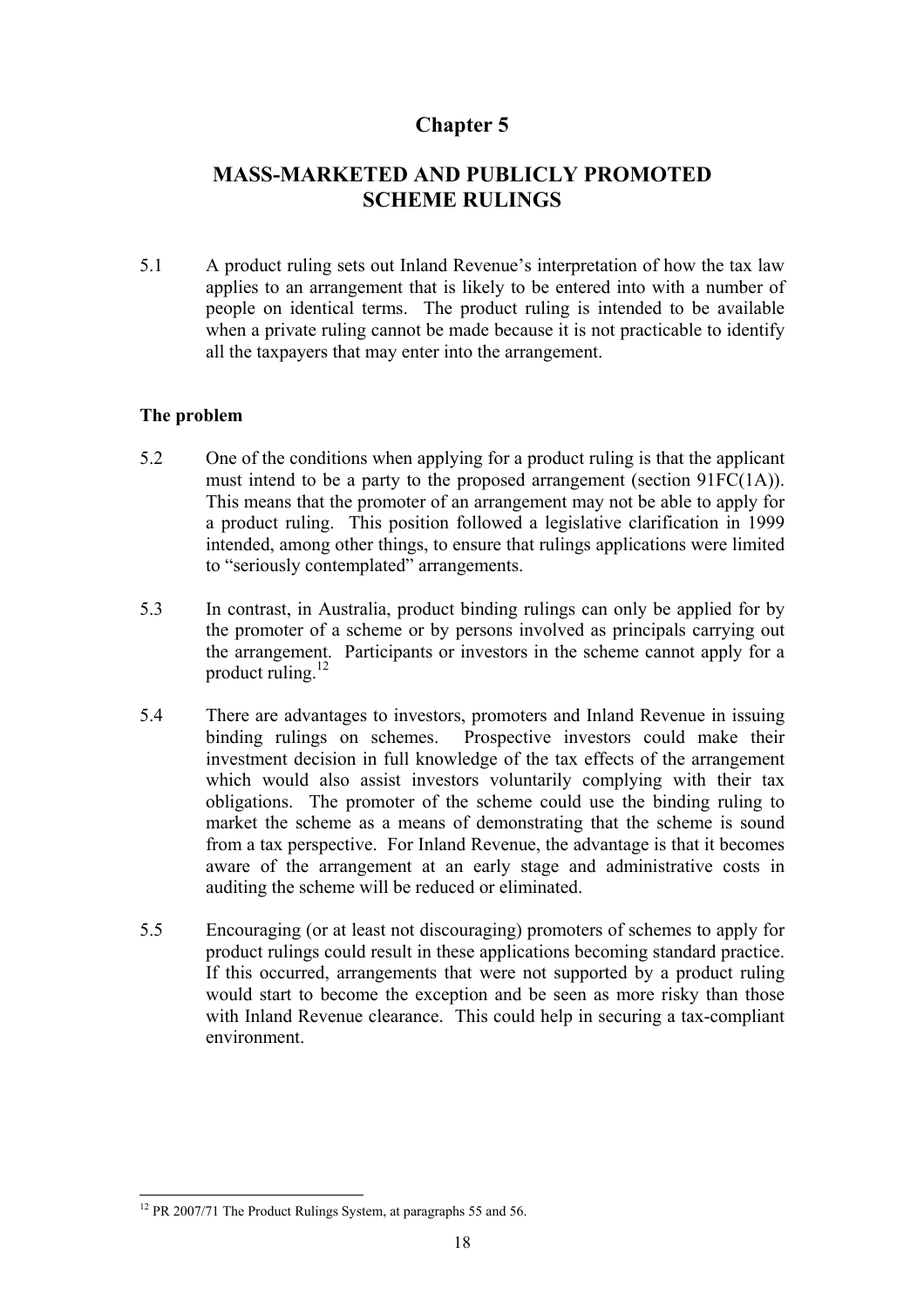#### **Possible solution**

- 5.6 We consider that the requirement for the applicant to be a party to the scheme should contain an exception for promoters. This would apply either when the applicant who is not a party to the scheme is a promoter of the scheme or is another person with a similar interest to that of a promoter. This could be achieved either within the existing product ruling legislation or by creating a further special category of ruling.
- 5.7 Consistent with the objectives of providing certainty in investment planning and maintaining tax compliance, ruling applications by promoters and similar persons would be limited to prospective arrangements. As with all rulings on prospective arrangements, the arrangement would have to be seriously contemplated.
- 5.8 A concern that would have to be addressed in designing this type of ruling is the possible incentive for promoters of arrangements to omit relevant information or misrepresent the arrangement to obtain a favourable binding ruling. This incentive could be provided by the applicant not being a party to, and therefore not having a financial interest in, the arrangement.
- 5.9 One option for dealing with this concern would be to require the promoter of the scheme to make a declaration that the material provided in the application is correct. Another option could apply in cases where the arrangement, once begun, gives rise to an abusive tax position shortfall penalty for the investors. In that case, if the applicant for the ruling had omitted or provided false information, the promoter penalty could be automatically applied. Submissions on these alternatives are welcome.

# **Clarification of the "seriously contemplated" requirement**

- 5.10 The Commissioner may not make a product ruling if the person to whom the ruling applies is not "seriously contemplating" the arrangement at the time the ruling is applied for (section  $91F(4)(b)$ ). If, as suggested in this chapter, persons that are not party to the arrangement are able to apply for a product ruling, the ruling may be given before any prospective investors are aware of its existence. In that case the "seriously contemplated" requirement would not be met.
- 5.11 We consider that the requirement should remain as it serves to appropriately limit the number of rulings applications made to Inland Revenue. However, we consider that the legislation should be amended to remove the requirement that the person to whom the ruling is to apply is seriously contemplating the arrangement and replace it with a requirement that the applicant is seriously contemplating that the arrangement will be proceeded with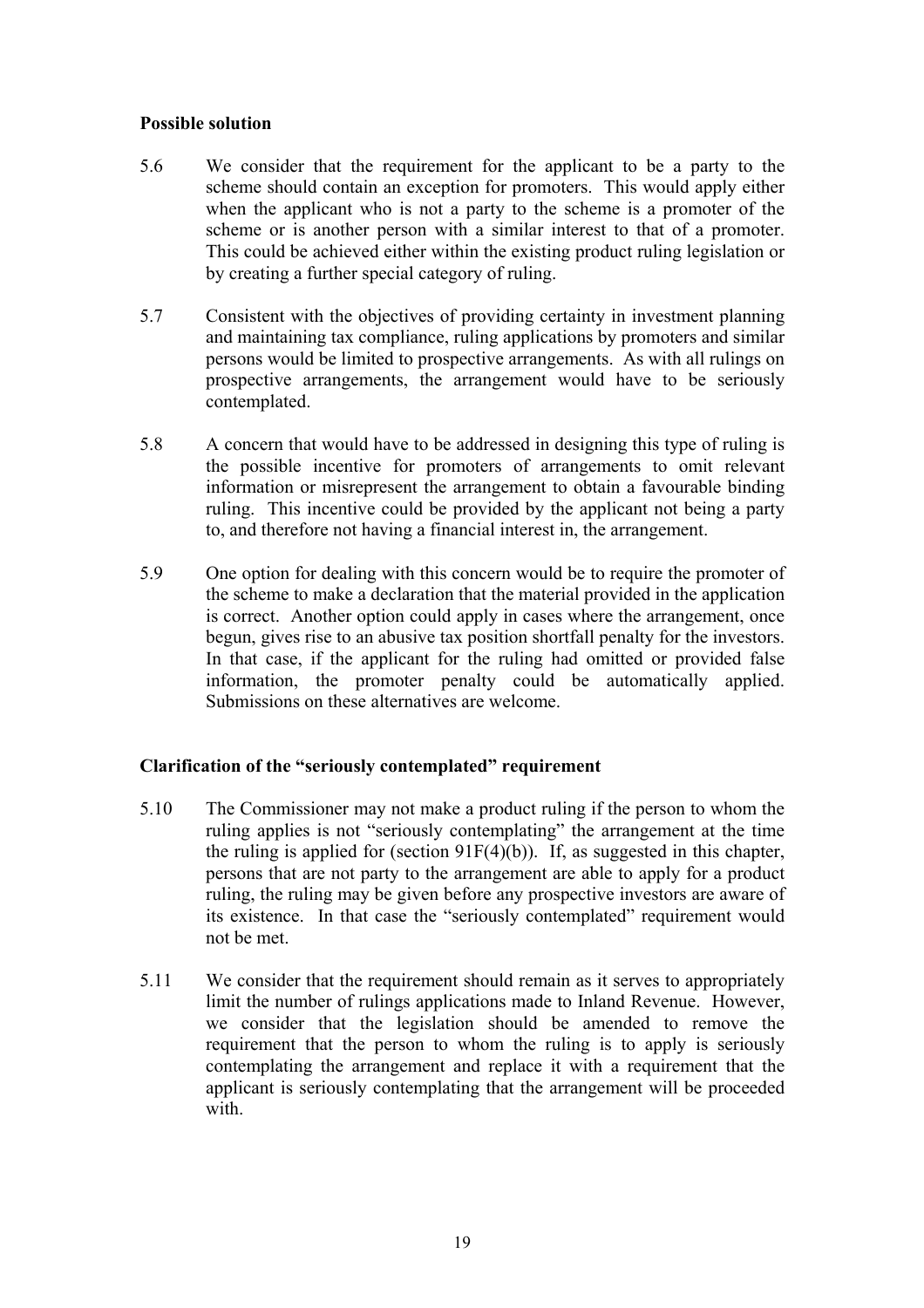# **Summary of suggested options**

Allow promoters of arrangements, or those with a similar interest to a promoter, to apply for a product ruling for prospective arrangements.

Require promoters to declare the correctness of the information they provide or be automatically subject to the promoter penalty in certain cases.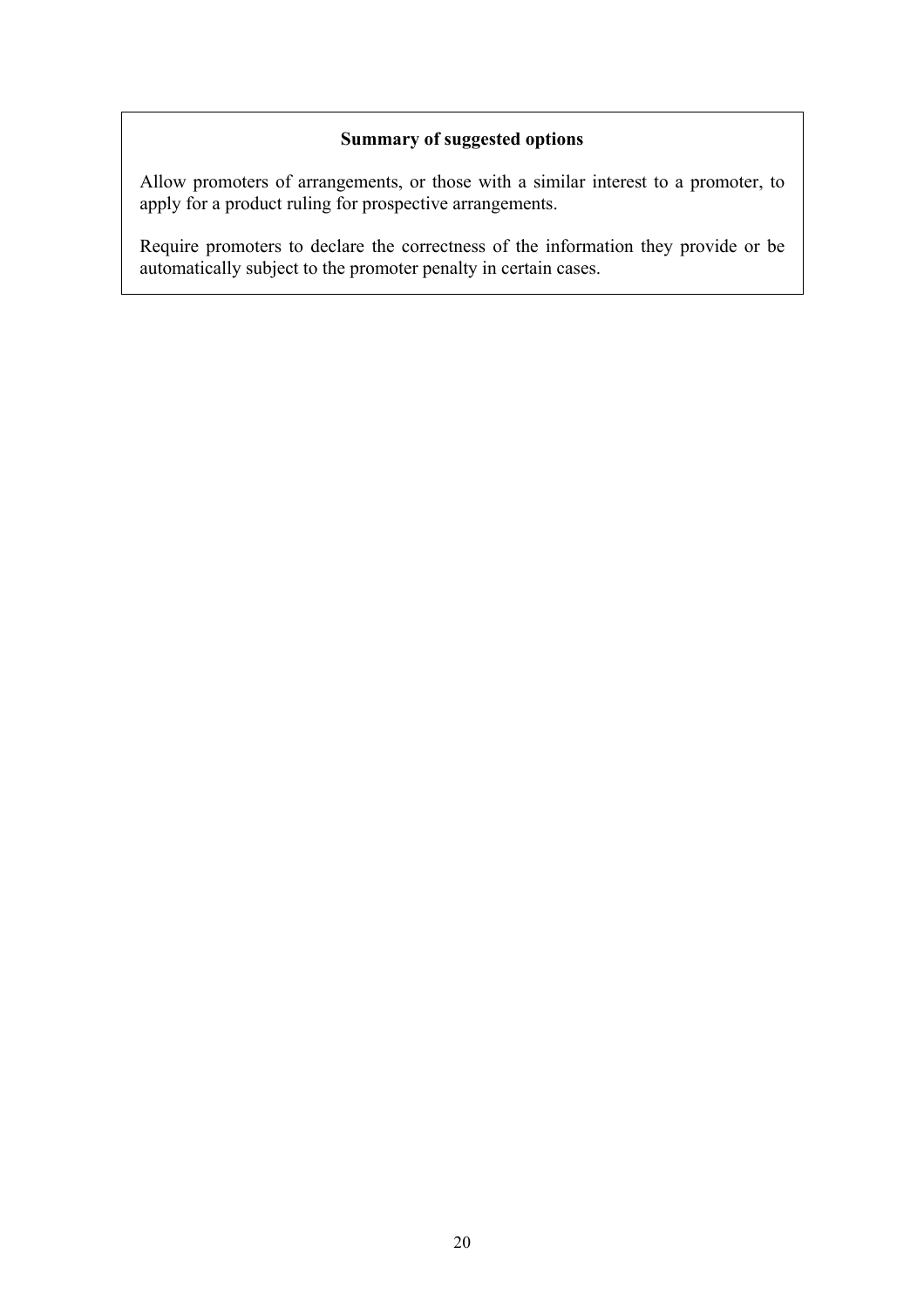# **OTHER MATTERS**

#### <span id="page-24-0"></span>**Ability to rule when the matter is subject to a case before the courts**

- 6.1 Under section 91E(3)(b), the Commissioner "may decline to make a private ruling if the matter on which the ruling is sought is subject to an objection, challenge or appeal, whether in relation to the applicant or to any other person".
- 6.2 The 1994 discussion document explained the policy rationale for the discretion in the following terms:

In the Government's view, a discretion not to rule for questions before the courts should be available in New Zealand. The purpose of a binding rulings system is to provide a timely decision as to how the Commissioner will interpret the legislation, but in cases where a court decision on a question of law is pending it would be inappropriate for the Commissioner to provide a ruling on the issue. Inland Revenue will notify the applicant that the issue is before the court and what Inland Revenue's position is.<sup>13</sup>

#### *The problem*

- 6.3 The purpose of the discretion to decline to rule was not outlined in detail at the time of introduction but application of the discretion would seem to have these advantages:
	- It helps ensure that the application of the law by the Commissioner is consistent across taxpayers in similar circumstances.
	- It ensures that taxpayers cannot take undue advantage of a lack of clarity in the law that is in the process of being addressed by the courts.
	- It reduces administrative and compliance costs.
- 6.4 Section 91E(3)(b) is expressed in general terms and the scope of the provision, particularly the term "matter" is unclear. The provision does not allow for an unduly narrow interpretation such as requiring an identical transaction and the same or associated taxpayer. At the other extreme, it would be inappropriate to apply it to all instances where an issue arises that is commonly determined in a transaction – for example, the application of section  $BG_1$  – as that would allow the Commissioner to turn down any ruling application on that issue. (We noted earlier that it was clearly intended that the Commissioner be able to rule on section BG 1.)

 $\overline{a}$ 

 $13$  Paragraph 6.15.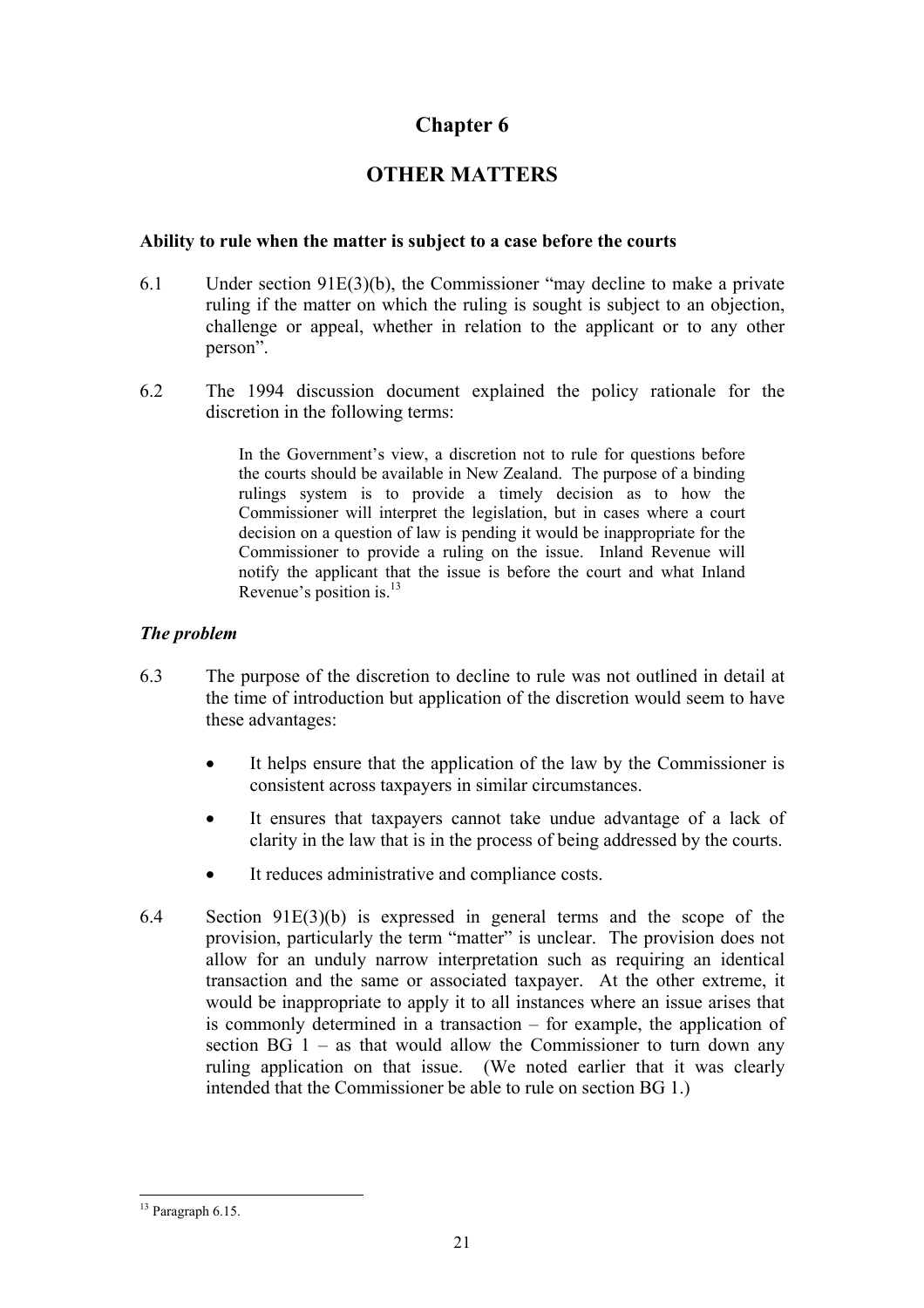- 6.5 Such broad discretions do not fit well in a tax system based on selfassessment as taxpayers may be uncertain about how the Commissioner will exercise the discretion and may feel unable to confidently enter into legitimate business arrangements.
- 6.6 Even though section 91E(3)(b) is expressed in discretionary terms, we consider that greater clarity needs to be provided to guide taxpayers on when the discretion might be exercised. Otherwise, a taxpayer could apply for a binding ruling on an issue, unaware that the same "matter" is being considered by the courts, and Inland Revenue could decline to rule. This could result in significant costs to the taxpayer in not obtaining the certainty needed and in making the unsuccessful ruling application. In cases when the decision to decline to rule is made part-way through the rulings process – for example, because a new matter is before the courts – similar costs could arise.

# *Possible solution*

- 6.7 Officials suggest that the ambit of section 91E(3)(b) be clarified by having regard to more explicit factors that would narrow the application of the discretion. These factors would be based on the need for consistency in relation to specific common issues, integrity of the tax system and reduced compliance and administrative costs. Our suggestion is to refer to:
	- an identical or substantially similar arrangement; and/or
	- an arrangement that concerns the same, or substantially similar, facts and issues.
- 6.8 This approach to the application of the discretion could preclude rulings being given for taxpayers involved in the same arrangement as that being considered by the courts (for example, as parties to a mass-marketed scheme) and taxpayers involved in a different arrangement with substantially similar characteristics to that being considered by the courts.
- 6.9 A key advantage of this approach is that it would remove any suggestion that the discretion can be applied when the similarity arises purely from a commonly considered tax issue such as the application of section BG 1.
- 6.10 An alternative option would be to base the exercise of the discretion on the objectives we have outlined – the need for consistency in relation to specific common issues, integrity of the tax system and compliance and administrative cost reduction.
- 6.11 Both of these options will raise issues of interpretation and we seek comments on this concern.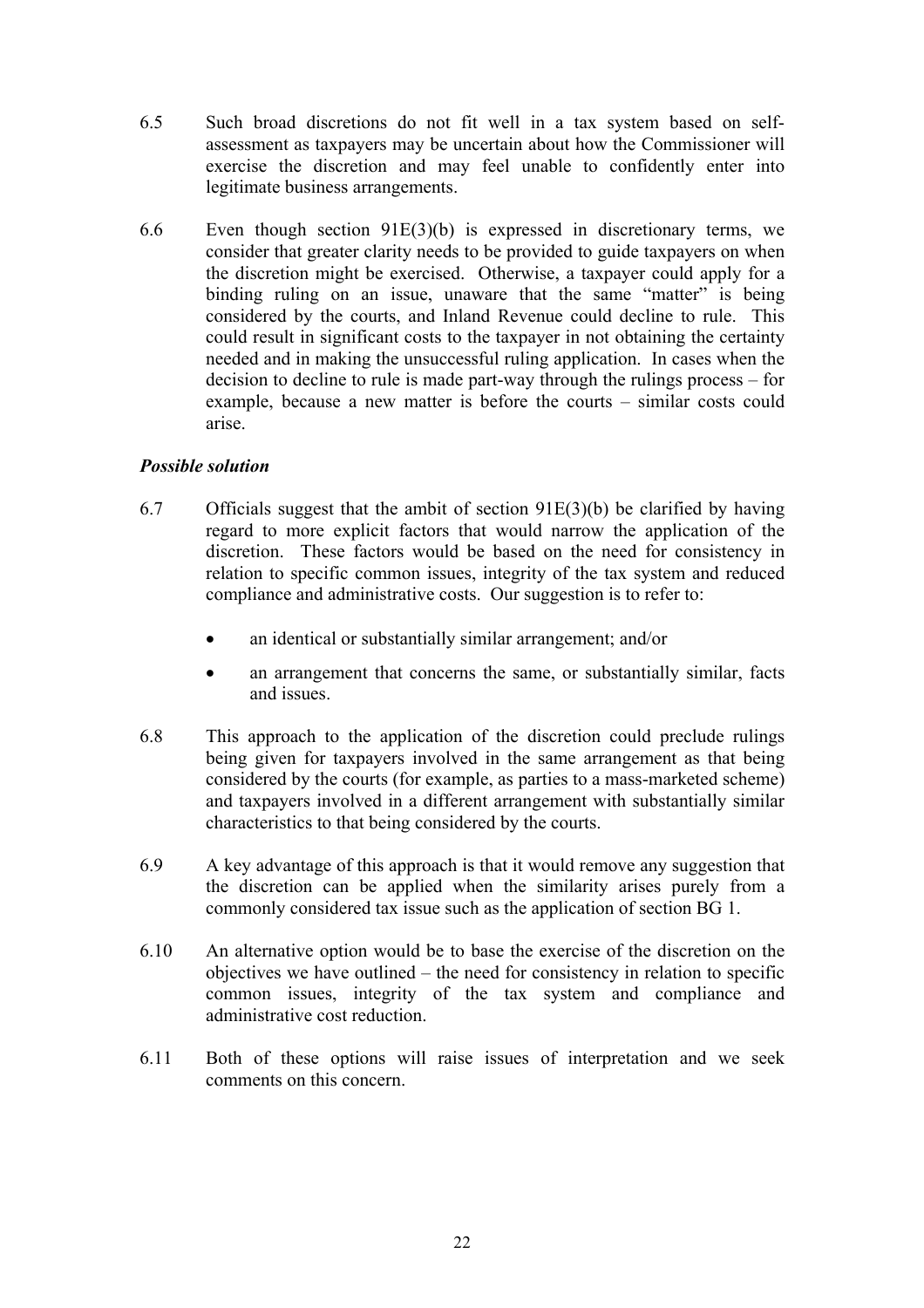# **Declining to rule when the arrangement is the subject of a dispute**

- 6.12 Under section 91E(4)(ga), the Commissioner may not make a private ruling if the application relates to an arrangement that is the subject of a notice of proposed adjustment (NOPA). This criterion was added in 1999 to clarify the policy intent that there should be no overlap between the existing disputes resolution process and the binding rulings regime. This is necessary to ensure that certainty for the taxpayer about the Commissioner's position is maintained.
- 6.13 If a NOPA relates to only one aspect of the arrangement, the Commissioner cannot rule on other aspects which may not be related to the issue being disputed. For example, consider an arrangement which has both income tax consequences and GST consequences. Even if the NOPA relates only to the GST aspects of the ruling, a taxpayer cannot obtain a ruling in relation to the income tax aspects of the arrangement.

# *Possible solution*

- 6.14 Officials suggest that the section be amended to allow the Commissioner to make a binding ruling if the arrangement is the subject of a NOPA but the application for the ruling relates to a different tax type from that in the NOPA.
- 6.15 For example, if the NOPA relates to GST aspects of the arrangement only, the Commissioner would be able to make a binding ruling in relation to the income tax consequences of the arrangement. However, if the NOPA relates to the tax treatment of an income stream under the arrangement, a binding ruling would not be able to be made if the ruling application concerns an expenditure stream under the arrangement as in this case the issues may overlap.
- 6.16 While we suggest that rulings should be able to be made if the matter involves a different tax type to that in the NOPA, there may be circumstances in which an issue concerning GST affects an income tax issue – for example, an issue involving a common definition such as that for a group of companies. A further qualification on the ability to rule would therefore be necessary to ensure that the matter in dispute, and that for which the ruling was sought, were sufficiently separate.

# **A ruling which fails in part**

6.17 A similar question arises over whether a binding ruling application that fails in part should continue to apply in relation to the other part. For example, if a ruling relates to both GST and income tax and the GST part is taxpayernegative should the income tax aspects of the binding ruling continue to apply?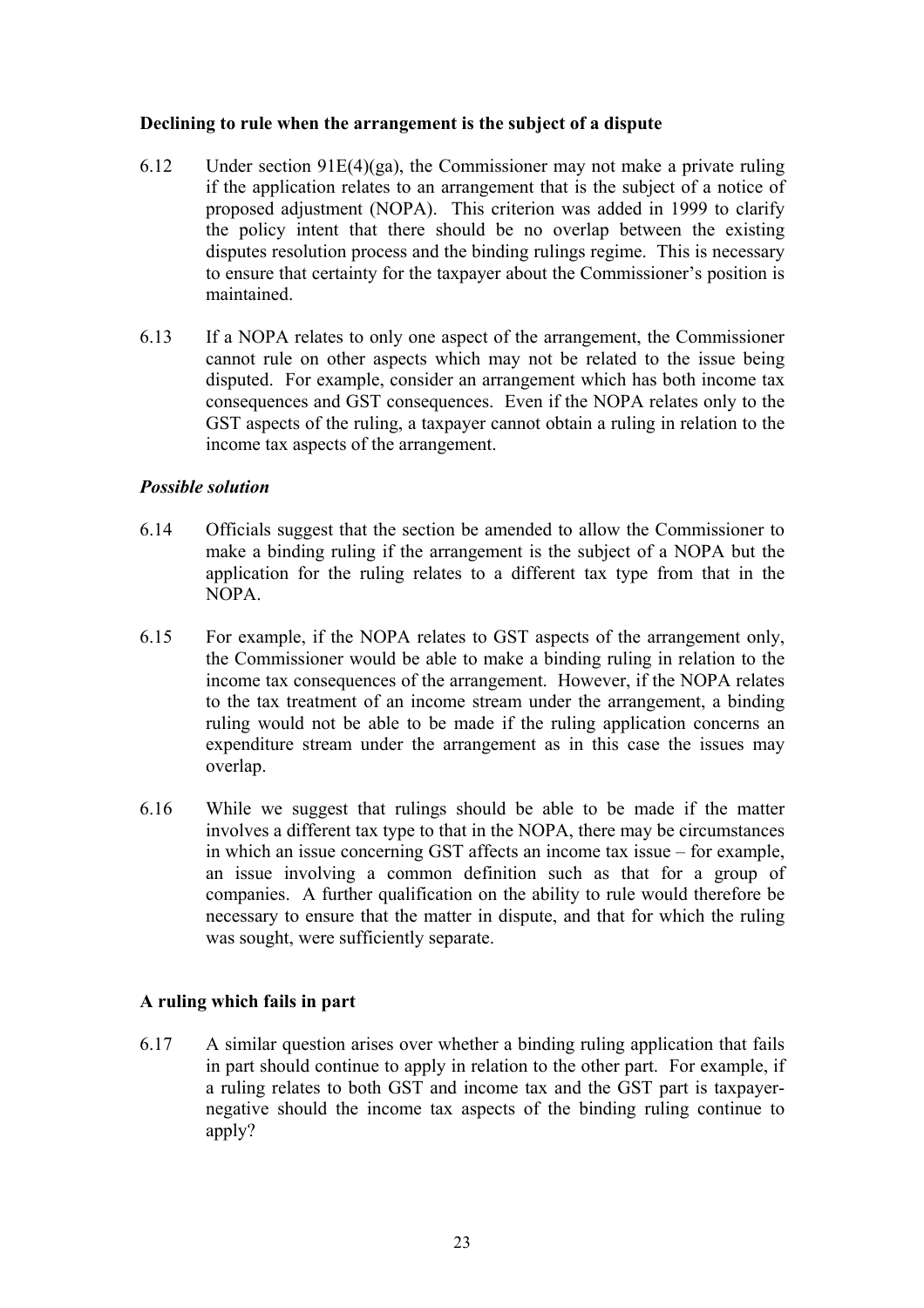# *Possible solution*

6.18 Consistent with the previous issue, if the binding ruling is made for two or more tax types, the part or parts of the ruling which do not fail, and that concern separate tax types, should be treated as binding on the Commissioner. This would again be subject to the qualification of the different parts of the ruling being sufficiently separate.

# **Publication of notification of binding rulings in the** *Gazette*

6.19 The binding rulings legislation requires Inland Revenue to notify the making and withdrawal of public and product rulings in the *Gazette*. Public and product binding rulings are also published in full in Inland Revenue's *Tax Information Bulletin* (TIB). The TIB is available on Inland Revenue's website and a paper copy can be requested. The question is whether Inland Revenue should continue to be required to notify taxpayers in the *Gazette*.

#### *Possible solution*

- 6.20 Given that these types of rulings are publicly available, and the only information published in the *Gazette* is notification that the ruling is being made or withdrawn, we consider that the requirement to publish in the *Gazette* should be removed.
- 6.21 However, to ensure that information on public and private rulings remains publicly available, we suggest the legislation be amended to require Inland Revenue to notify the making or withdrawal of such rulings in a suitable format.

# **Self-assessment**

- 6.22 Under section 91E(4)(f), the Commissioner may not make a private ruling if an assessment has been made relating to the person, the arrangement, and a period or a tax year to which the proposed ruling would apply, unless the application is received by the Commissioner before the date an assessment is made.
- 6.23 As noted earlier, taxpayers are required to self-assess their tax liability. A recent "Question we have been asked" (QWBA) raised the issue of whether section 91E(4)(f) applies in cases when the taxpayer self-assesses before a private ruling application has been received by Inland Revenue.<sup>14</sup> It concluded that the section does apply and a binding ruling may not be made.

 $\overline{a}$ 14 QB 08/01 *Tax Information Bulletin* Volume 20, No. 5, June 2008.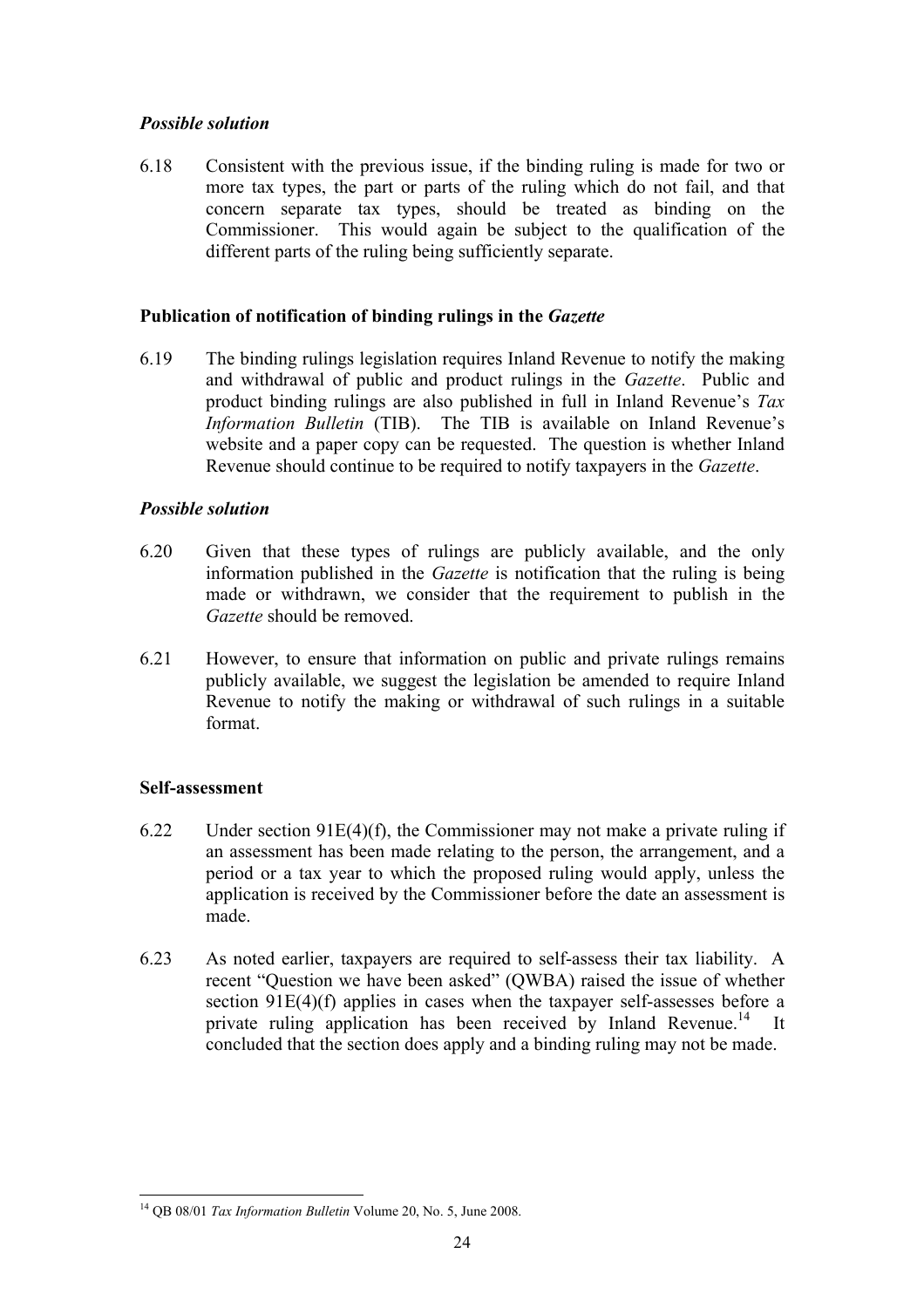#### 6.24 The QWBA notes that:

- 2. The rationale behind section 91E(4)(f) is that if a transaction has been the subject of an assessment, then any dispute over the correct tax treatment of that transaction should be resolved under the tax disputes resolution procedures (Inland Revenue Department, Binding Rulings on Taxation: A Discussion Document on the Proposed Regime, June 1994).
- 6.25 As the rulings regime was introduced before self-assessment was legislated, the question has been raised whether the rulings regime ought to apply to allow the Commissioner to rule when the taxpayer had self-assessed.
- 6.26 The QWBA also notes that:
	- 21. The rulings regime exists primarily for prospective transactions to enable taxpayers to obtain certainty, and thus comply with their tax obligations. When a taxpayer has already filed their return and made an assessment, the disputes resolution process is available to the taxpayer, should the Service Delivery Group disagree with the assessment. There was a clear legislative policy that the disputes resolution process would be available to ensure that disputes were resolved in these situations, and that the rulings regime would generally be available for situations that were contemplated or occurred before assessment.
- 6.27 Taxpayers who self-assess their tax liabilities have an obligation to determine the correct tax position in relation to an arrangement before taking it and, as the QWBA notes, the disputes process is available to the taxpayer should the taxpayer or the Commissioner seek to change that position. The conclusion reached in the QWBA is consistent with self-assessment and the clear separation between the disputes resolution process and the binding rulings regime. We consider that the policy in these areas remains sound and that no change to the legislation is warranted.

# **Summary of suggested options**

Clarify the Commissioner's discretion not to rule on matters before the courts by:

- limiting its application to cases involving identical or substantially similar arrangements, facts or issues; or
- basing the exercise of the discretion on factors such as the need for consistency in relation to specific common issues, integrity of the tax system and compliance and administrative cost reduction.

Provide an exception to the prohibition on ruling when the arrangement involves two or more tax types and is the subject of a notice of proposed adjustment.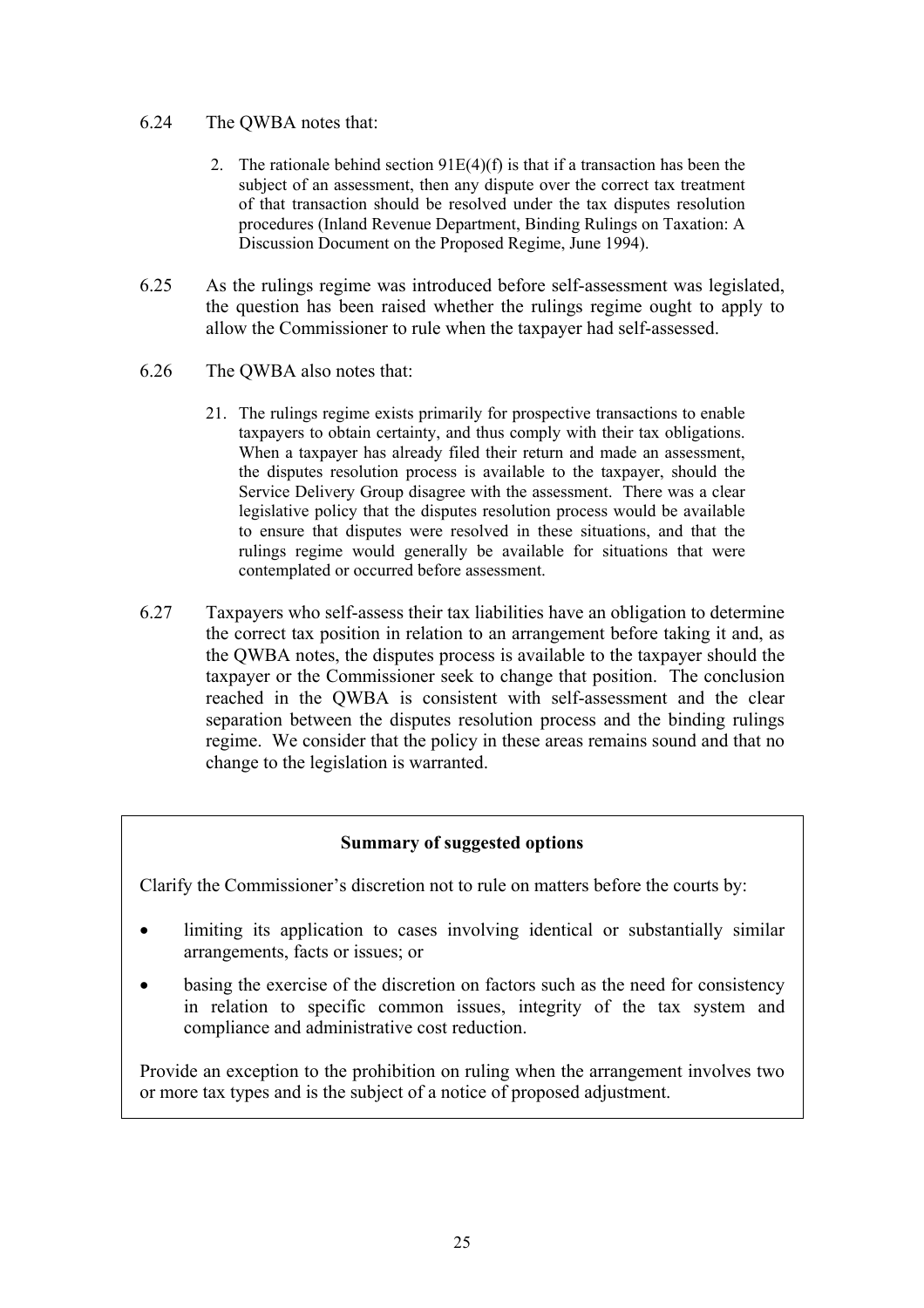Clarify that if a ruling is made on two or more tax types, and the ruling fails for one tax type, it will still be binding on the Commissioner for the other type or types.

Remove the requirement to notify the making and withdrawal of public and product rulings in the *Gazette* and require that Inland Revenue publish notification in a suitable format.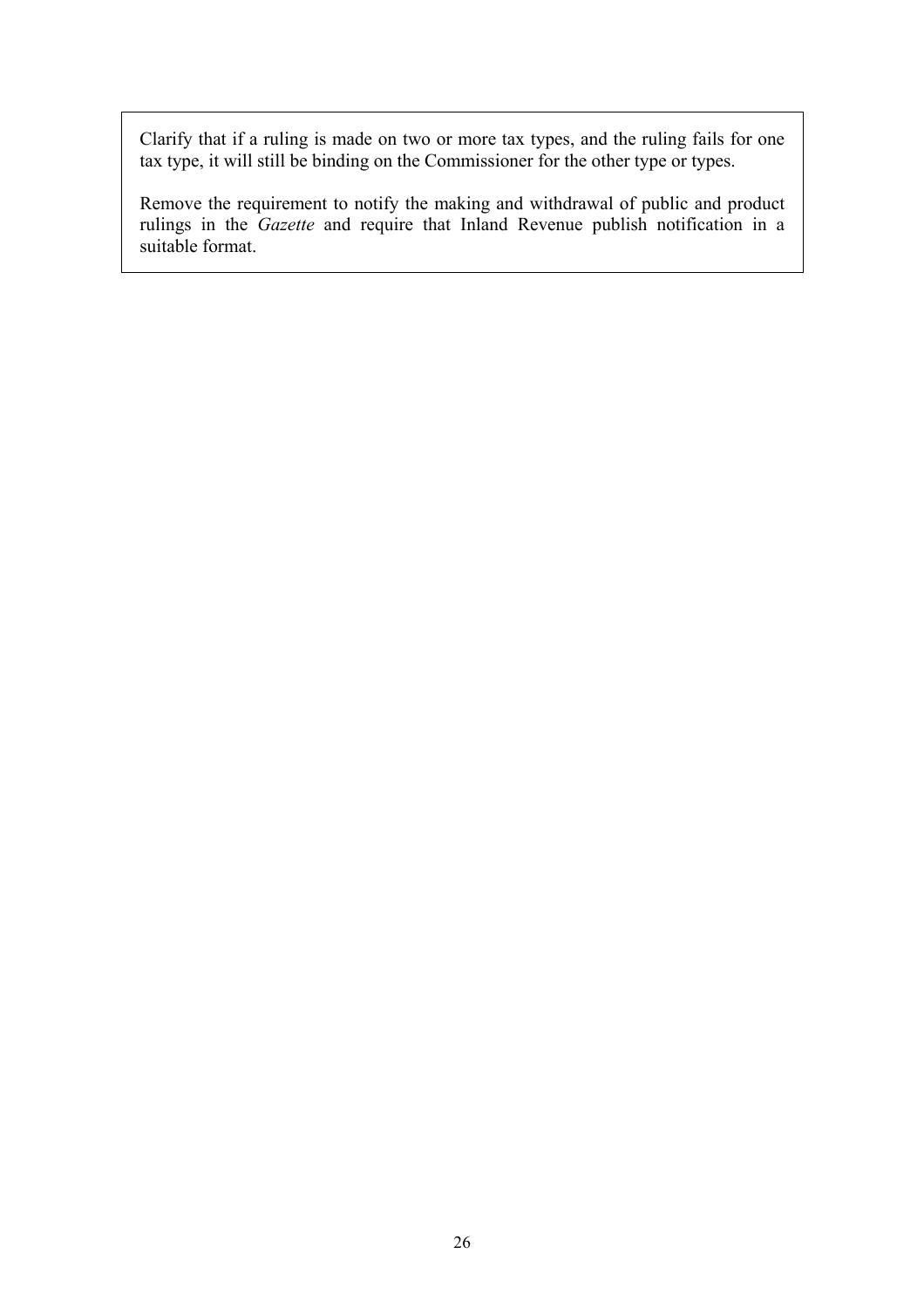# <span id="page-30-0"></span>**PROVIDING RULINGS AND OTHER FORMS OF ADVICE**

- 7.1 A binding ruling application typically requires that Inland Revenue give thorough consideration to the variety of tax issues pertinent to the arrangement. Particularly in the case of an application for a private binding ruling, the Commissioner must rule on all the issues raised in the application unless one of the specific statutory exceptions applies.
- 7.2 At times this need for comprehensiveness may be at odds with the commercial needs of taxpayers – that is, taxpayers may require a quicker response than Inland Revenue's decision-making process allows. However, as the decision as outlined in the ruling is binding on Inland Revenue, all matters need to be fully considered to ensure the response is robust and the revenue base is not adversely affected.
- 7.3 As outlined in chapter one, Inland Revenue is working with the affected sectors to improve the timeliness of the rulings process. However, given the need for Inland Revenue to manage its resources and to protect the revenue base, it cannot provide binding advice in response to all requests. For more general queries, a response may be provided in other formats such as guides or booklets for those completing tax returns.
- 7.4 In whatever format the Commissioner provides advice, taxpayers should be able to rely on that advice.
- 7.5 Concerns have been expressed regarding the possible imposition of penalties and interest when taxpayers have relied on advice provided by Inland Revenue other than in the form of a binding ruling.

#### **Unacceptable tax position penalties and use-of-money interest**

- 7.6 A shortfall penalty for taking an unacceptable tax position can be imposed when a taxpayer's tax position fails to meet the standard of being "about as likely as not to be correct". The penalty applies when the tax position involves a significant amount of tax.
- 7.7 Use-of-money interest imposed on a taxpayer is charged when tax is underpaid and compensates the Crown for not having the use of its money.
- 7.8 It is possible that an unacceptable tax position penalty and/or use-of-money interest may apply if the taxpayer has underpaid their tax, even if this is as a result of having relied on advice provided by Inland Revenue.